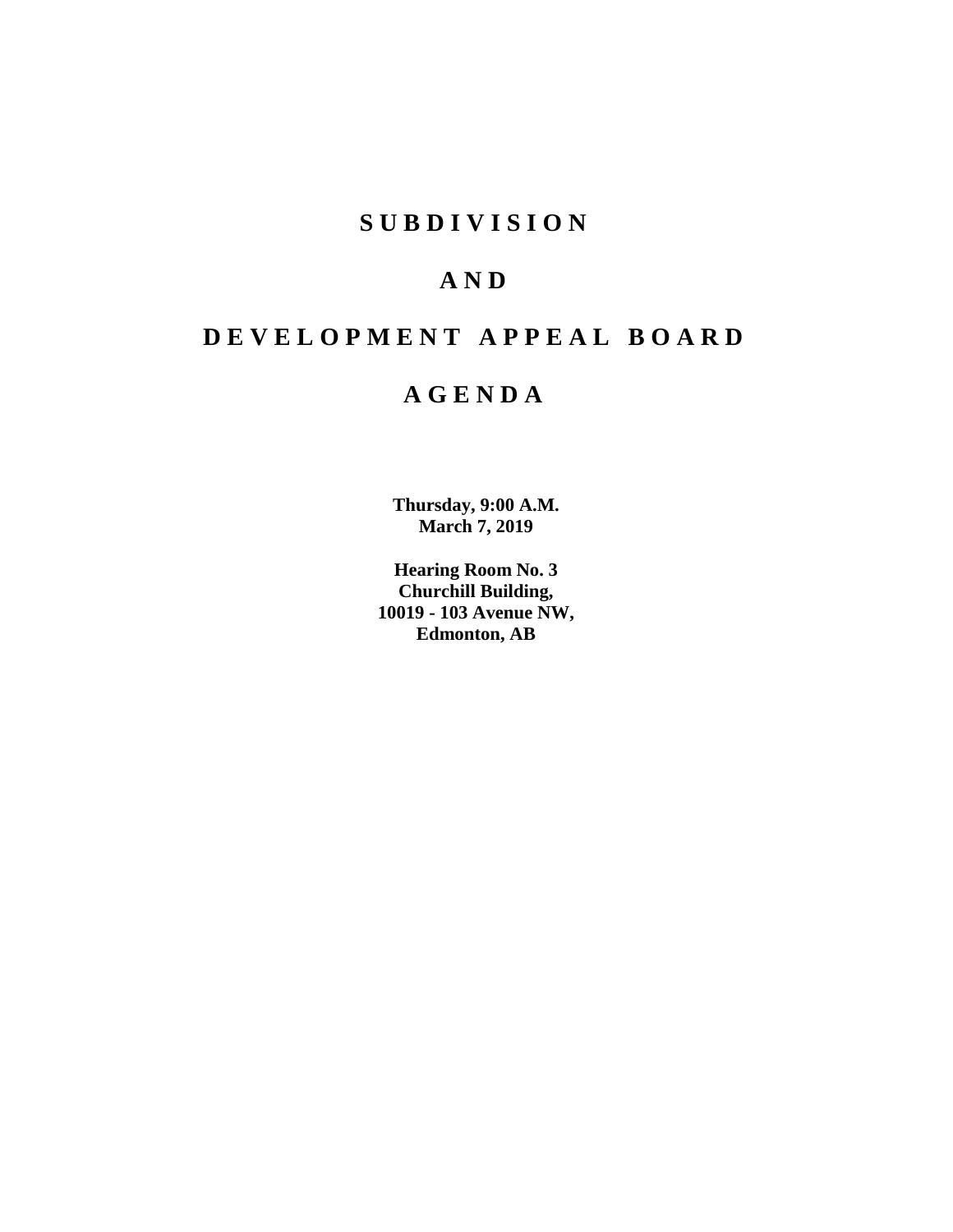| I            | 9:00 A.M.    | SDAB-D-19-031 |                                                                                                                                                                                                                                                       |
|--------------|--------------|---------------|-------------------------------------------------------------------------------------------------------------------------------------------------------------------------------------------------------------------------------------------------------|
|              |              |               | To change the use from Health Services to Child<br>Care Services (80 Children) and to construct<br>interior and exterior alterations (above grade<br>outdoor play area, rear exterior stairway and<br>removal of windows)                             |
|              |              |               | 11024 - 127 Street NW<br>Project No.: 287881338-001                                                                                                                                                                                                   |
|              |              |               |                                                                                                                                                                                                                                                       |
| $\mathbf{I}$ | $1:00$ P.M.  | SDAB-D-19-032 |                                                                                                                                                                                                                                                       |
|              |              |               | To continue to operate a Childcare Service with<br>30 children, and modify the hours of operation<br>from a before and after school, to all day<br>(Reference DP 188667407-007 and Subdivision<br>and Development Appeal Board file 18867407-<br>010) |
|              |              |               | 14804 - 78 Street NW<br>Project No.: 188667407-012                                                                                                                                                                                                    |
|              | <b>NOTE:</b> |               | Unless otherwise stated, all references to "section numbers" refer to<br>the authority under the Edmonton Zoning Bylaw 12800.                                                                                                                         |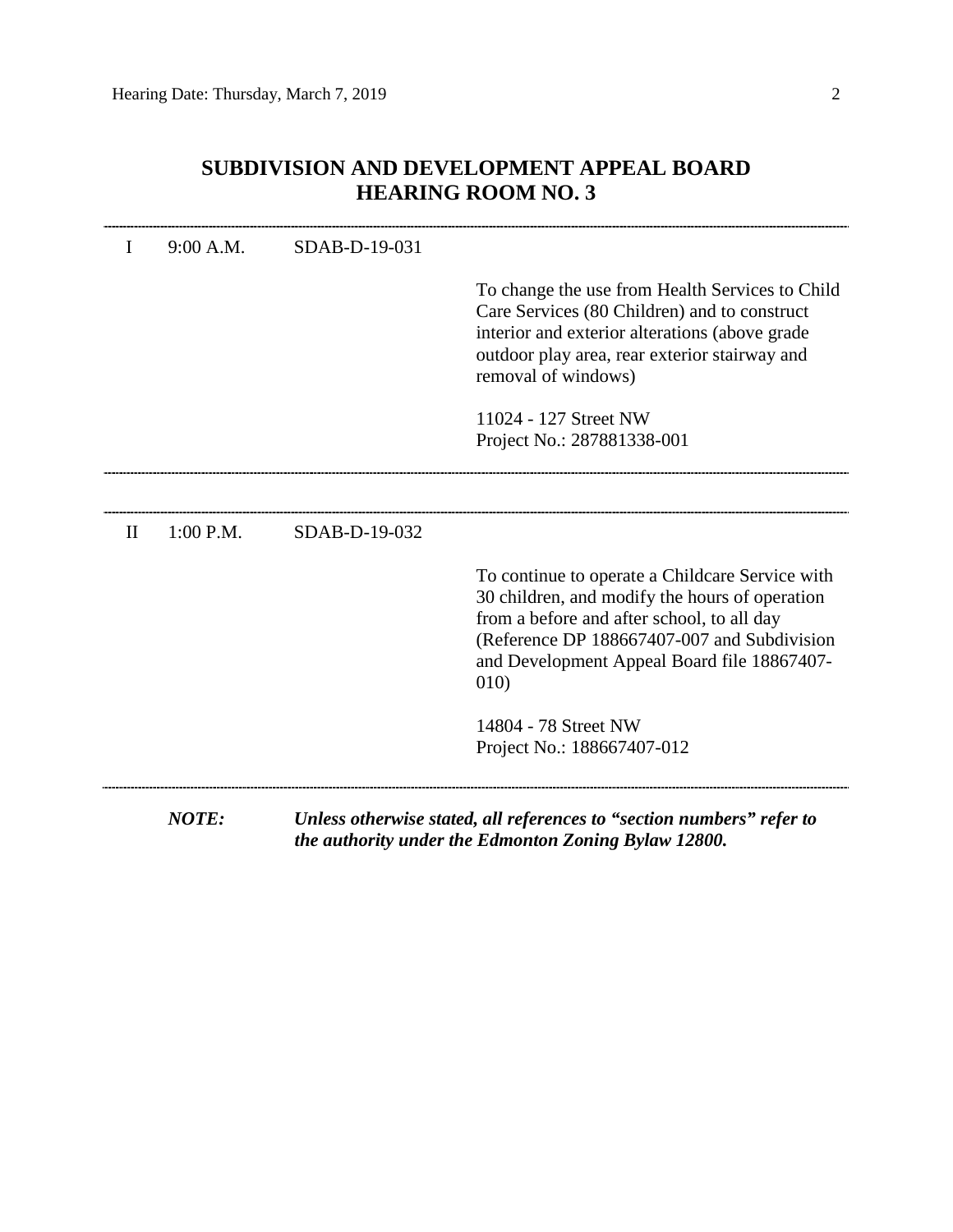#### **ITEM I: 9:00 A.M. FILE: SDAB-D-19-031**

### AN APPEAL FROM THE DECISION OF THE DEVELOPMENT OFFICER BY AN ADJACENT PROPERTY OWNER

#### APPELLANT:

APPLICATION NO.: 287881338-001

## APPLICATION TO: Change the use from Health Services to Child Care Services (80 Children) and to construct interior and exterior alterations (above grade outdoor play area, rear exterior stairway and removal of windows)

# DECISION OF THE DEVELOPMENT AUTHORITY: Approved with conditions

DATE OF APPEAL: February 11, 2019

MUNICIPAL DESCRIPTION OF SUBJECT PROPERTY: 11024 - 127 Street NW

LEGAL DESCRIPTION: Plan RN60 Blk 2 Lot 5

OVERLAY: N/A

DECISION DATE: January 16, 2019

NOTIFICATION PERIOD: January 22, 2019 through February 12, 2019

RESPONDENT: Smartway Daycare Brokerage Inc.

ZONE: (CB1) Low Intensity Business Zone

STATUTORY PLAN: West Ingle Area Redevelopment Plan

#### *Grounds for Appeal*

The Appellant provided the following reasons for appealing the decision of the Development Authority:

I own the apartment building across the alley & slightly north. We have had parking issues in the apartment buildings parking spots, where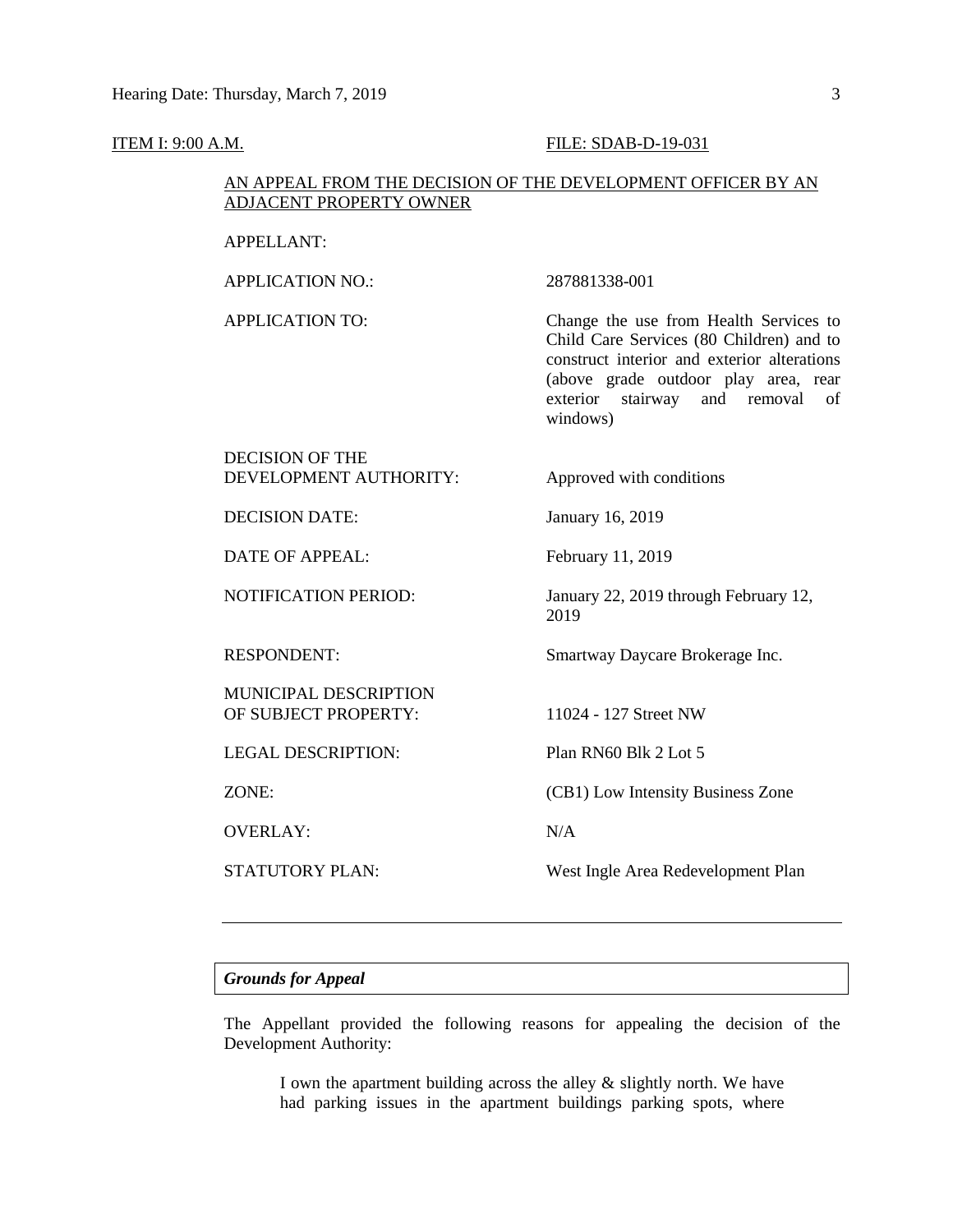tenants have come home & someone has parked in there spot. It seems they know how long they can get away with it & leave before the tow truck can arrive. Tenants then have to park on the street & possibly carry items to their suite. This permit has only 40% of the recommended parking & no loading spots. 80 kids need a lot of vehicles & a lot of parking. I've owned the building over 21 years.

## *General Matters*

#### **Appeal Information:**

The *Municipal Government Act*, RSA 2000, c M-26 states the following:

#### **Grounds for Appeal**

**685(1)** If a development authority

- (a) fails or refuses to issue a development permit to a person,
- (b) issues a development permit subject to conditions, or
- (c) issues an order under section 645,

the person applying for the permit or affected by the order under section 645 may appeal to the subdivision and development appeal board.

**(2)** In addition to an applicant under subsection (1), any person affected by an order, decision or development permit made or issued by a development authority may appeal to the subdivision and development appeal board.

#### **Appeals**

**686(1)** A development appeal to a subdivision and development appeal board is commenced by filing a notice of the appeal, containing reasons, with the board,

- (a) in the case of an appeal made by a person referred to in section 685(1)
	- (i) with respect to an application for a development permit,
		- (A) within 21 days after the date on which the written decision is given under section 642, or
		- (B) if no decision is made with respect to the application within the 40-day period, or within any extension of that period under section 684, within 21 days after the date the period or extension expires,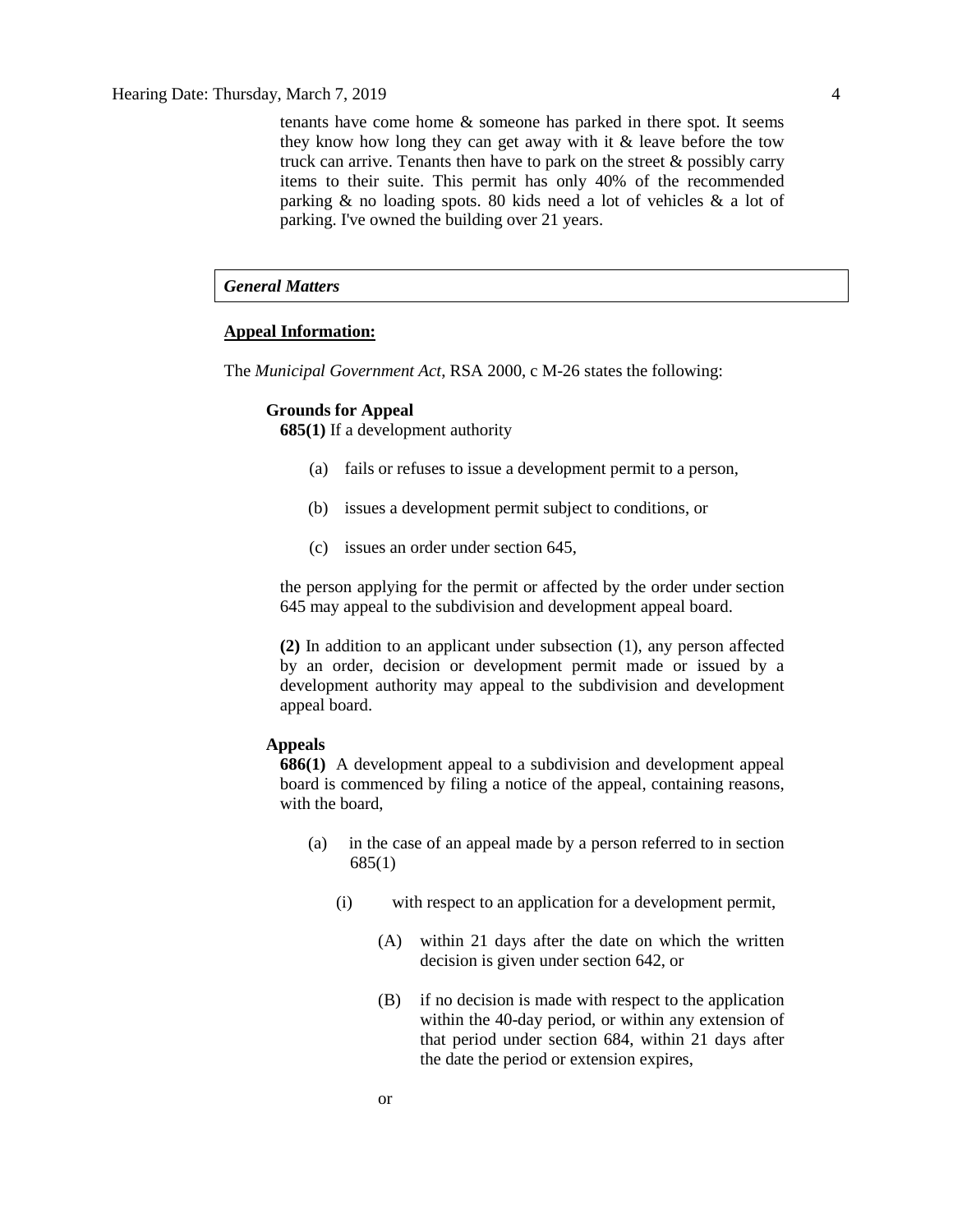- (ii) with respect to an order under section 645, within 21 days after the date on which the order is made, or
- (b) in the case of an appeal made by a person referred to in section 685(2), within 21 days after the date on which the notice of the issuance of the permit was given in accordance with the land use bylaw.

#### **Hearing and Decision**

**687(3)** In determining an appeal, the subdivision and development appeal board

…

- (a.1) must comply with the land use policies;
- (a.2) subject to section 638, must comply with any applicable statutory plans;
- (a.3) subject to clauses (a.4) and (d), must comply with any land use bylaw in effect;
- (a.4) must comply with the applicable requirements of the regulations under the Gaming, Liquor and Cannabis Act respecting the location of premises described in a cannabis licence and distances between those premises and other premises;
	- …
	- (c) may confirm, revoke or vary the order, decision or development permit or any condition attached to any of them or make or substitute an order, decision or permit of its own;
	- (d) may make an order or decision or issue or confirm the issue of a development permit even though the proposed development does not comply with the land use bylaw if, in its opinion,
		- (i) the proposed development would not
			- (A) unduly interfere with the amenities of the neighbourhood, or
			- (B) materially interfere with or affect the use, enjoyment or value of neighbouring parcels of land,

and

(ii) the proposed development conforms with the use prescribed for that land or building in the land use bylaw.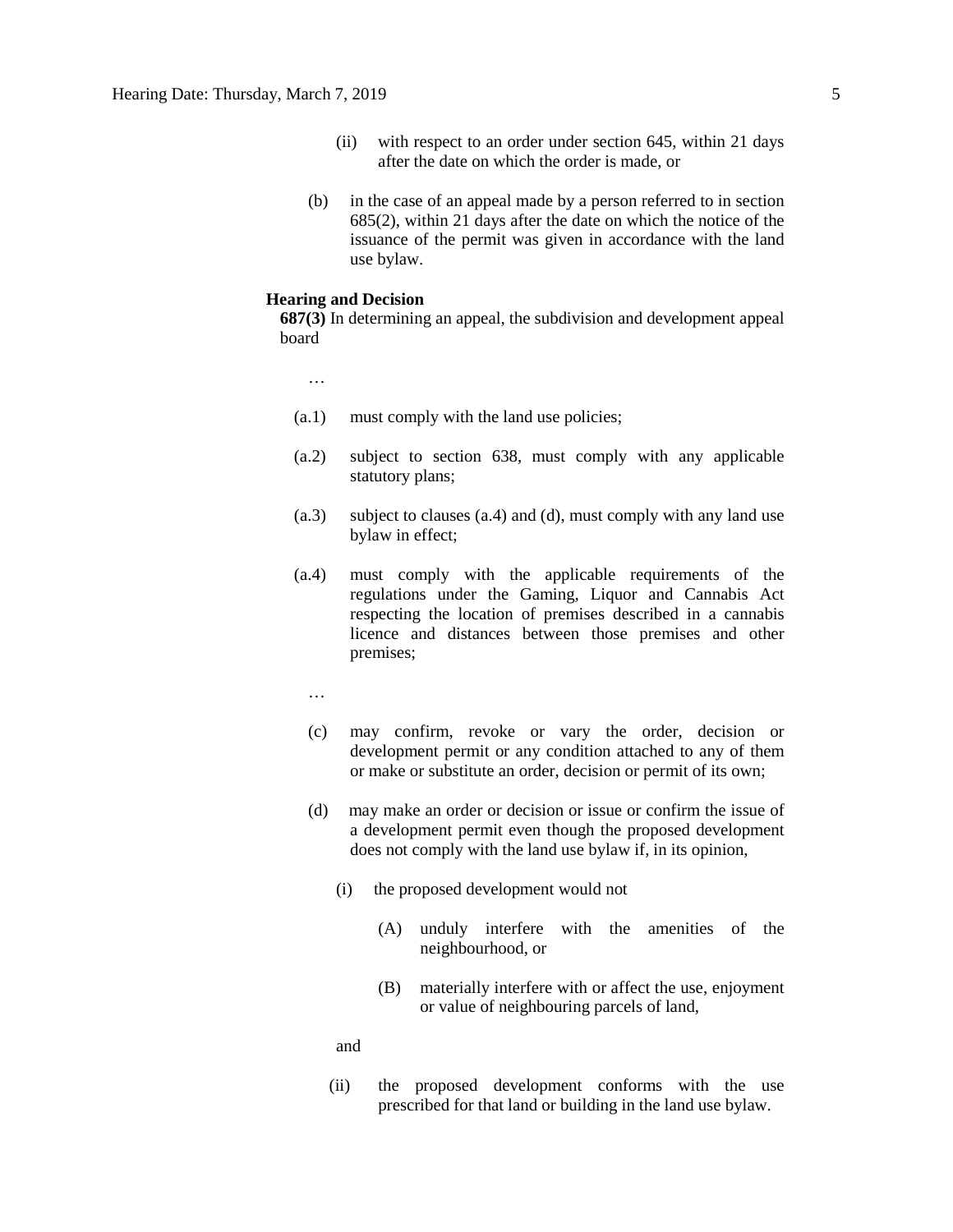#### **General Provisions from the** *Edmonton Zoning Bylaw:*

Under section 330.3(6), **Child Care Services** is a **Discretionary Use** in the **(CB1) Low Intensity Business Zone**.

Under section 7.8(2), **Child Care Services** means:

a development intended to provide care, educational activities and supervision for groups of seven or more children under 13 years of age during the day or evening, but does not generally include overnight accommodation. This Use typically includes daycare centres; out-ofschool care centres; preschools; and dayhomes/group family care providing child care to seven or more children within the care provider's residence.

Section 330.1 states that the **General Purpose** of **(CB1) Low Intensity Business Zone**  is:

to provide for low intensity commercial, office and service uses located along arterial roadways that border residential areas. Development shall be sensitive and in scale with existing development along the commercial street and any surrounding residential neighbourhood.

#### *Parking Spaces*

Section 54.2, Schedule  $1(A)(31)$ , states Child Care Services requires the following minimum number of Parking Spaces:

- a) Passenger pick-up/drop-off spaces shall be provided at the rate of 2 pickup/drop-off spaces for the first 10 children, plus 1 additional pickup/drop-off space for every 10 additional children.
	- i) Passenger pick-up/drop-off spaces shall be designed with signs to reserve the parking spaces for Child Care Services pick-up/drop-off, to the satisfaction of the Development Officer.
	- ii) Passenger pick-up/drop-off space shall be located as close as possible to the main entrance used by the Child Care Service, and shall not be located further than 100 m from the main entrance used by the Child Care Service. The distance between the farthest parking space in the pick-up/drop-off area and the main entrance of the Child Care Service shall be measured along the shortest publicly accessible pedestrian route.
	- iii) An on-street loading zone shall satisfy a portion of the passenger pick-up/drop-off parking space requirement without a variance if the Development Officer, after consultation with Transportation Operations, is satisfied with the proposal.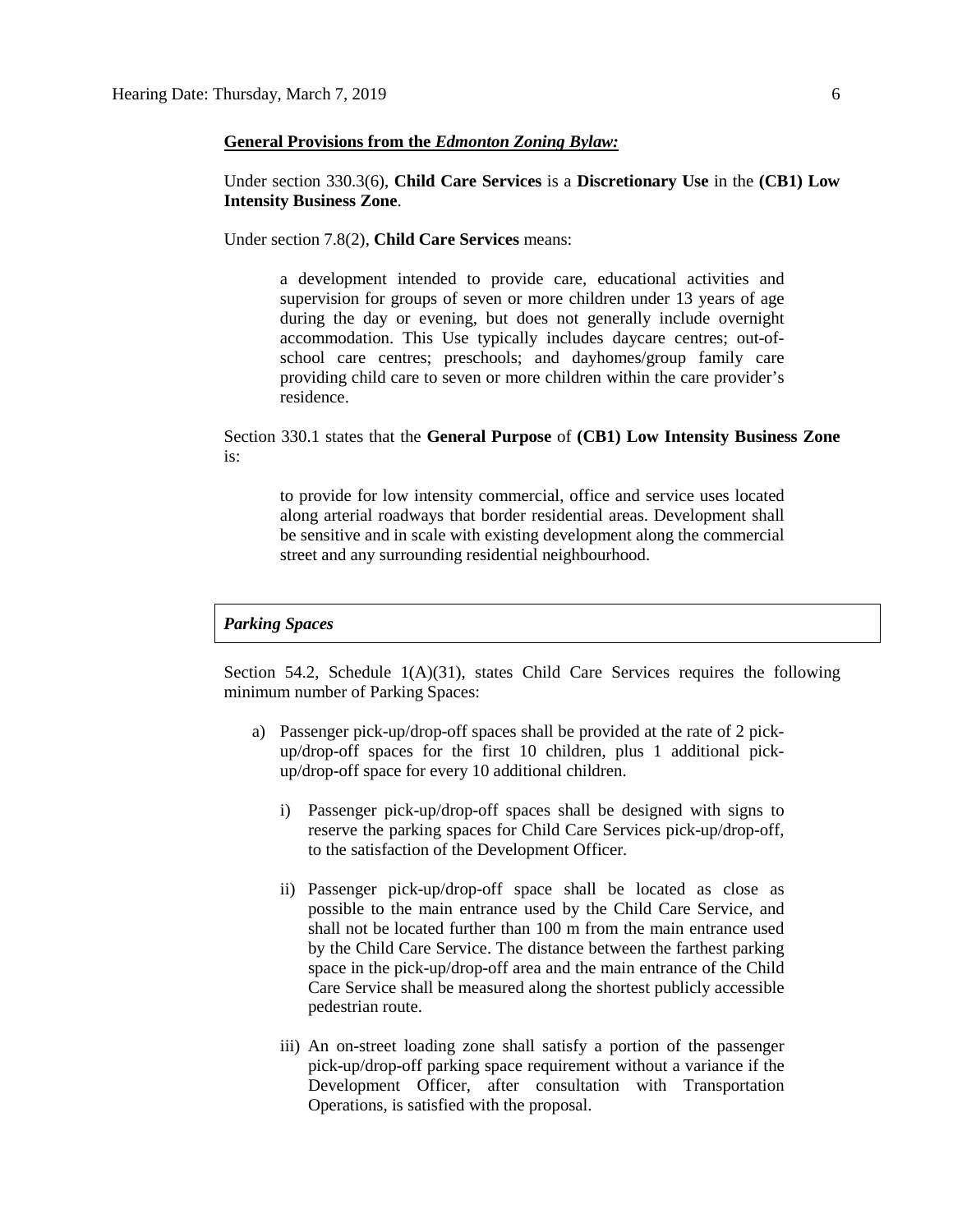- b) employee parking shall be provided at the rate of:
	- i) 1 parking space per 100.0 m2 of Floor Area; or
	- ii) 1 parking space per 360.0 m2 of Floor Area where the Child Care Service is proposed within 400 m of an LRT Station, Transit Centre, Transit Avenue, or all Lots within the boundaries of the Oliver Area Redevelopment Plan, as adopted by Bylaw 11618, as amended, or all Lots within the boundaries of the Strathcona Area Redevelopment Plan, as adopted by Bylaw 11890, as amended; or
	- iii) Where the Child Care Service is for a dayhome/group family care providing care to 7 or more children within the residence of the child care provider, 1 parking space for each non-resident employee, in addition to the parking required for the principal Dwelling. Where a Front Yard Driveway provides access to a parking space that is not within the Front Yard, the Development Officer may consider this Driveway as the provision of a parking space that is in tandem.

#### **Development Officer's Determination**

**Parking - The site has 4 parking spaces, instead of 10 (Section 54.2 and Schedule 1)** [unedited]

#### *Loading Spaces*

Section 54.4, Schedule 3, states the following:

| <b>Use of Building or Site</b>                           | of<br>Total Floor<br>Area<br><b>Building</b>              | <b>Minimum</b><br>Number of<br>loading<br><b>Spaces</b><br><b>Required</b> |
|----------------------------------------------------------|-----------------------------------------------------------|----------------------------------------------------------------------------|
| 1.<br>Any development<br>within the Commercial           | Less than $465 \text{ m2}$                                |                                                                            |
| Industrial<br>Use<br><sub>or</sub><br>Classes, excluding | $\frac{465 \text{ m2}}{2}$ to $\frac{2300 \text{ m2}}{2}$ | 2                                                                          |
| Professional, Financial                                  | Each additional 2 300 m2,                                 | 1                                                                          |
| Office Support<br>and<br><b>Services</b>                 | or fraction thereof                                       | additional                                                                 |
| 2. Any development                                       | Up to $2800 \text{ m}$                                    | 1                                                                          |
| within<br>the                                            |                                                           |                                                                            |
| <b>Residential-Related,</b>                              | Each additional 2 800 m2                                  | $\mathbf{1}$                                                               |
| <b>Basic</b> Services<br>0r                              | or fraction thereof                                       | additional                                                                 |
| Community,                                               |                                                           |                                                                            |
| Educational,                                             |                                                           |                                                                            |
| <b>Recreational</b><br>and                               |                                                           |                                                                            |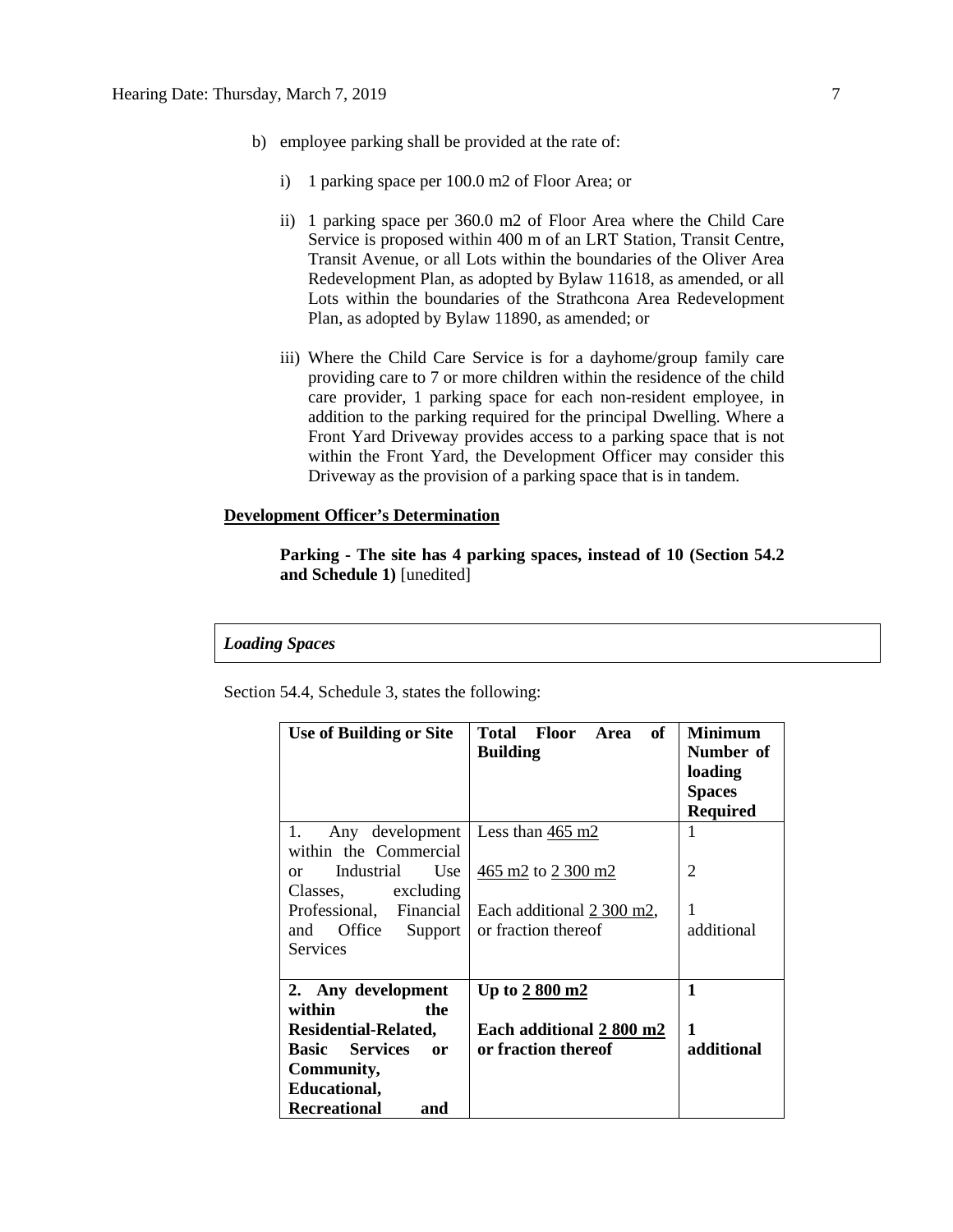Hearing Date: Thursday, March 7, 2019 8

| <b>Cultural Service Use</b> |  |
|-----------------------------|--|
| <b>Classes</b><br>and       |  |
| Professional,               |  |
| <b>Financial and Office</b> |  |
| Support Services,           |  |
| excluding Limited           |  |
| <b>Group Homes</b>          |  |

## **Development Officer's Determination**

**Loading Space - The site has 0 loading spaces, instead of 1 (Section 54.2 and Schedule 3)** [unedited]

## Notice to Applicant/Appellant

Provincial legislation requires that the Subdivision and Development Appeal Board issue its official decision in writing within fifteen days of the conclusion of the hearing.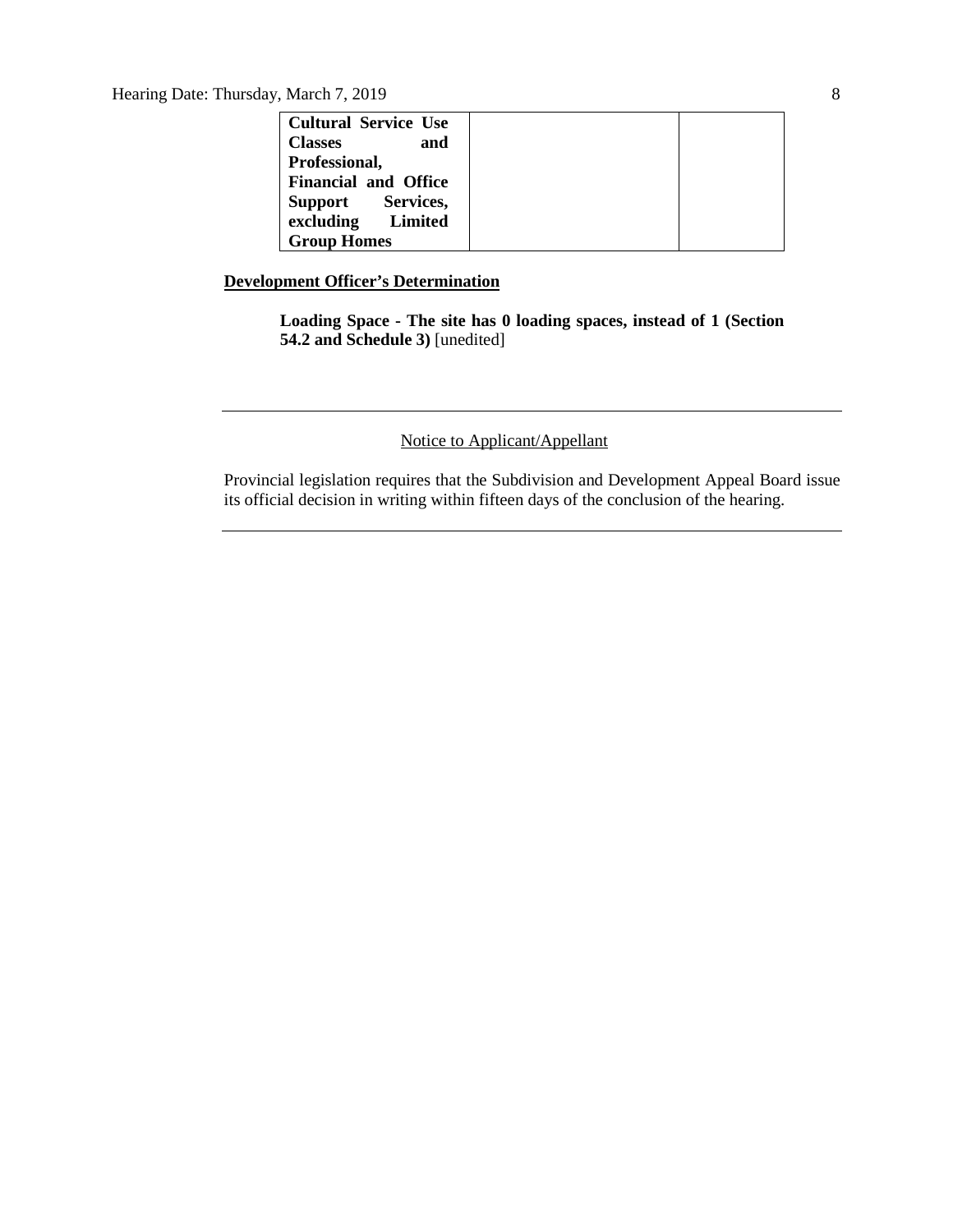| <b>mönton</b>                                                                                     | Project Number: 287881338-001<br>Application Date:<br>JUL 18, 2018<br>Printed:<br>January 22, 2019 at 9:34 AM<br>1 of 3<br>Page:            |  |  |  |  |  |  |
|---------------------------------------------------------------------------------------------------|---------------------------------------------------------------------------------------------------------------------------------------------|--|--|--|--|--|--|
| <b>Major Development Permit</b>                                                                   |                                                                                                                                             |  |  |  |  |  |  |
| the limitations and conditions of this permit, of the Edmonton Zoning Bylaw 12800 as amended.     | This document is a record of a Development Permit application, and a record of the decision for the undertaking described below, subject to |  |  |  |  |  |  |
| Applicant                                                                                         | Property Address(es) and Legal Description(s)<br>11024 - 127 STREET NW                                                                      |  |  |  |  |  |  |
|                                                                                                   | Plan RN60 Blk 2 Lot 5                                                                                                                       |  |  |  |  |  |  |
|                                                                                                   | <b>Specific Address(es)</b>                                                                                                                 |  |  |  |  |  |  |
|                                                                                                   | Suite:<br>11024 - 127 STREET NW                                                                                                             |  |  |  |  |  |  |
|                                                                                                   | Entryway: 11024 - 127 STREET NW                                                                                                             |  |  |  |  |  |  |
|                                                                                                   | Building:<br>11024 - 127 STREET NW                                                                                                          |  |  |  |  |  |  |
| <b>Scope of Permit</b><br>grade outdoor play area, rear exterior stairway and removal of windows) | To change the use from Health Services to Child Care Services (80 Children) and to construct interior and exterior alterations (above       |  |  |  |  |  |  |
| <b>Permit Details</b>                                                                             |                                                                                                                                             |  |  |  |  |  |  |
| Class of Permit: Class B                                                                          | Contact Person:                                                                                                                             |  |  |  |  |  |  |
| Gross Floor Area (sq.m.):                                                                         | Lot Grading Needed?: N                                                                                                                      |  |  |  |  |  |  |
| New Sewer Service Required: N                                                                     | NumberOfMainFloorDwellings: 0                                                                                                               |  |  |  |  |  |  |
| Site Area (sq. m.): 550.92                                                                        | Stat. Plan Overlay/Annex Area: (none)                                                                                                       |  |  |  |  |  |  |
| I/We certify that the above noted details are correct.                                            |                                                                                                                                             |  |  |  |  |  |  |
| Applicant signature:                                                                              |                                                                                                                                             |  |  |  |  |  |  |
| <b>Development Permit Decision</b>                                                                |                                                                                                                                             |  |  |  |  |  |  |
| Approved                                                                                          |                                                                                                                                             |  |  |  |  |  |  |
| Issue Date: Jan 16, 2019 Development Authority: KIM, JENNIFER                                     |                                                                                                                                             |  |  |  |  |  |  |
|                                                                                                   |                                                                                                                                             |  |  |  |  |  |  |
|                                                                                                   |                                                                                                                                             |  |  |  |  |  |  |
|                                                                                                   |                                                                                                                                             |  |  |  |  |  |  |
|                                                                                                   |                                                                                                                                             |  |  |  |  |  |  |
|                                                                                                   |                                                                                                                                             |  |  |  |  |  |  |
|                                                                                                   |                                                                                                                                             |  |  |  |  |  |  |
|                                                                                                   |                                                                                                                                             |  |  |  |  |  |  |
|                                                                                                   |                                                                                                                                             |  |  |  |  |  |  |
|                                                                                                   |                                                                                                                                             |  |  |  |  |  |  |
|                                                                                                   |                                                                                                                                             |  |  |  |  |  |  |
|                                                                                                   |                                                                                                                                             |  |  |  |  |  |  |
|                                                                                                   |                                                                                                                                             |  |  |  |  |  |  |
|                                                                                                   |                                                                                                                                             |  |  |  |  |  |  |
|                                                                                                   |                                                                                                                                             |  |  |  |  |  |  |
|                                                                                                   |                                                                                                                                             |  |  |  |  |  |  |
|                                                                                                   |                                                                                                                                             |  |  |  |  |  |  |
|                                                                                                   |                                                                                                                                             |  |  |  |  |  |  |
|                                                                                                   |                                                                                                                                             |  |  |  |  |  |  |
|                                                                                                   |                                                                                                                                             |  |  |  |  |  |  |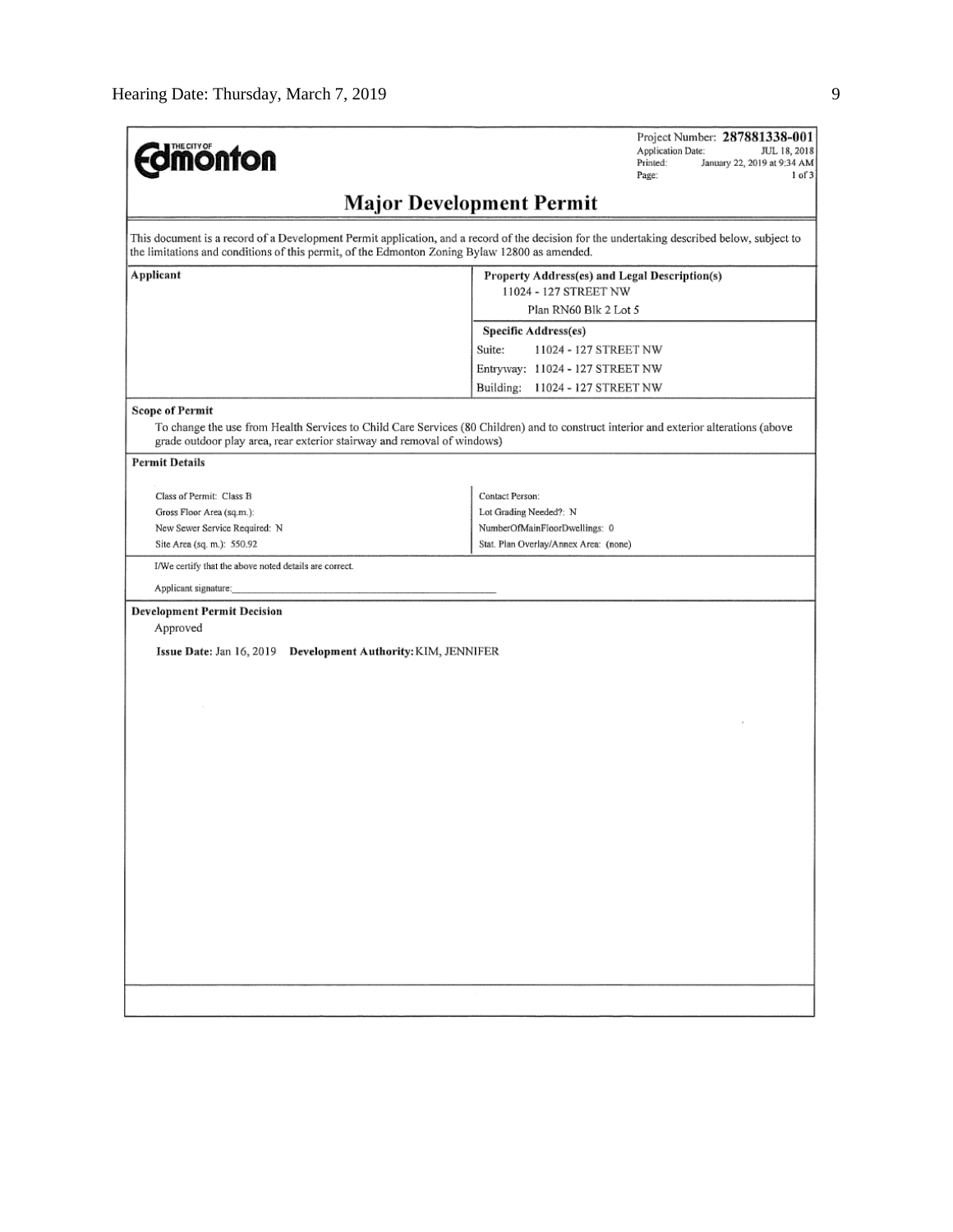| <b>mönton</b>                                                                                                                                                                                                                                                                                                                                                                                                                                                                                                                                                                                | Project Number: 287881338-001<br>Application Date:<br>JUL 18, 2018<br>Printed:<br>January 22, 2019 at 9:34 AM<br>Page:<br>$2$ of $3$ |
|----------------------------------------------------------------------------------------------------------------------------------------------------------------------------------------------------------------------------------------------------------------------------------------------------------------------------------------------------------------------------------------------------------------------------------------------------------------------------------------------------------------------------------------------------------------------------------------------|--------------------------------------------------------------------------------------------------------------------------------------|
| <b>Major Development Permit</b>                                                                                                                                                                                                                                                                                                                                                                                                                                                                                                                                                              |                                                                                                                                      |
| <b>Subject to the Following Conditions</b><br>NOTE: This Development Permit is NOT valid until the Notification Period expires in accordance to Section 21.1. (Section 17.1)                                                                                                                                                                                                                                                                                                                                                                                                                 |                                                                                                                                      |
| 1) All required parking and loading facilities shall only be used for the purpose of accommodating the vehicles of clients,<br>customers, employees, members, residents or visitors in connection with the building or Use for which the parking and loading<br>facilities are provided, and the parking and loading facilities shall not be used for driveways, access or egress, commercial repair<br>work, display, sale or storage of goods of any kind. (Reference Section 54.1.c)                                                                                                      |                                                                                                                                      |
| 2) Any outdoor lighting for any development shall be located and arranged so that no direct rays of light are directed at any<br>adjoining properties, or interfere with the effectiveness of any traffic control devices. (Reference Section 51)                                                                                                                                                                                                                                                                                                                                            |                                                                                                                                      |
| 3) Where outdoor play space is provided above ground level it shall be Fenced (a minimum 1.83m high) on all sides and all gates<br>shall be self-latching.                                                                                                                                                                                                                                                                                                                                                                                                                                   |                                                                                                                                      |
| 4) Subdivision Planning has reviewed the above noted development application and has the following comments:                                                                                                                                                                                                                                                                                                                                                                                                                                                                                 |                                                                                                                                      |
| 1. The proposed external stairwell, as shown on Enclosure I must be within private property. No objects are permitted to encroach<br>onto, over or under road right-of-way.                                                                                                                                                                                                                                                                                                                                                                                                                  |                                                                                                                                      |
| 2. There may be utilities within road right-of-way not specified that must be considered during construction. The owner/applicant is<br>responsible for the location of all underground and above ground utilities and maintaining required clearances as specified by the<br>utility companies. Alberta One-Call (1-800-242-3447) and Shaw Cable (1-866-344-7429; www.digshaw.ca) should be contacted at<br>least two weeks prior to the work beginning to have utilities located. Any costs associated with relocations and/or removals shall be<br>at the expense of the owner/applicant. |                                                                                                                                      |
| 3. There are existing boulevard trees adjacent to the site that must be protected during the proposed exterior construction. Prior to<br>construction, the owner/applicant must contact to arrange for hoarding and/or root cutting. All costs shall be borne by the<br>owner/applicant. Please contact Bonnie Fermanuik at City Operations, Parks and Roads Services (780-496-4960).                                                                                                                                                                                                        |                                                                                                                                      |
| 4. Any hoarding or construction taking place on road right-of-way requires an OSCAM (On-Street Construction and Maintenance)<br>permit. OSCAM permit applications require Transportation Management Plan (TMP) information. The TMP must include:<br>•the start/finish date of project;                                                                                                                                                                                                                                                                                                      |                                                                                                                                      |
| •accommodation of pedestrian connectivity during all phases of construction for access to the adjacent roadways and intersections;<br>•confirmation of lay down area within legal road right of way if required;<br>and to confirm if crossing the sidewalk and/or boulevard is required to temporarily access the site.<br>It should be noted that the hoarding must not damage boulevard trees. The owner or Prime Contractor must apply for an OSCAM                                                                                                                                      |                                                                                                                                      |
| online at:<br>https://www.edmonton.ca/business_economy/licences_permits/oscam-permit-request.aspx                                                                                                                                                                                                                                                                                                                                                                                                                                                                                            |                                                                                                                                      |
| and,<br>https://www.edmonton.ca/documents/ConstructionSafety.pdf                                                                                                                                                                                                                                                                                                                                                                                                                                                                                                                             |                                                                                                                                      |
| 5.Any alley, sidewalk or boulevard damage occurring as a result of construction traffic must be restored to the satisfaction of<br>Development Inspections, as per Section 15.5(f) of the Zoning Bylaw. All expenses incurred for repair are to be borne by the owner.                                                                                                                                                                                                                                                                                                                       |                                                                                                                                      |
| <b>ADVISEMENTS:</b>                                                                                                                                                                                                                                                                                                                                                                                                                                                                                                                                                                          |                                                                                                                                      |
| 1) A Building Permit is Required for any construction or change in use of a building. For a building permit, and prior to the Plans<br>Examination review, you require construction drawings and the payment of fees. Please contact the 311 Call Centre for further<br>information.                                                                                                                                                                                                                                                                                                         |                                                                                                                                      |
| 2) This Development Permit is not a Business Licence. A separate application must be made for a Business Licence.                                                                                                                                                                                                                                                                                                                                                                                                                                                                            |                                                                                                                                      |
| 3) Signs require separate Development Applications.                                                                                                                                                                                                                                                                                                                                                                                                                                                                                                                                          |                                                                                                                                      |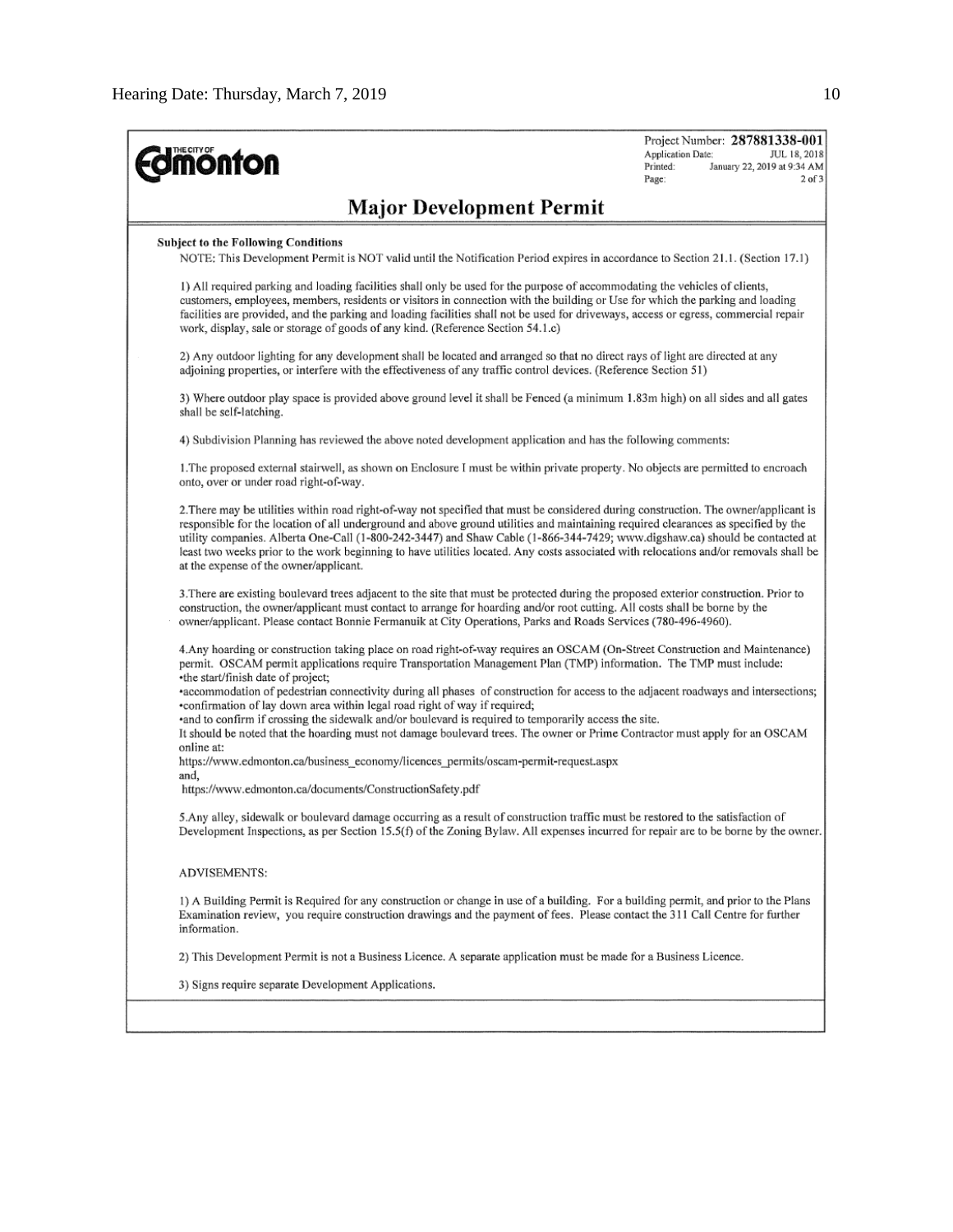| <b>monton</b>                                                                                                                                                                                                                                                                                                                                                                                                                                                                                 |                                                                                                                                                                                                                                                                                                                                                                                                                                                                                                                                                             |                    |          | Project Number: 287881338-001<br>Application Date:<br>JUL 18, 2018<br>Printed:<br>January 22, 2019 at 9:34 AM<br>Page:<br>$3$ of $3$                                                                                                                                                                                                                                                                                                                                                                                                    |  |  |  |  |
|-----------------------------------------------------------------------------------------------------------------------------------------------------------------------------------------------------------------------------------------------------------------------------------------------------------------------------------------------------------------------------------------------------------------------------------------------------------------------------------------------|-------------------------------------------------------------------------------------------------------------------------------------------------------------------------------------------------------------------------------------------------------------------------------------------------------------------------------------------------------------------------------------------------------------------------------------------------------------------------------------------------------------------------------------------------------------|--------------------|----------|-----------------------------------------------------------------------------------------------------------------------------------------------------------------------------------------------------------------------------------------------------------------------------------------------------------------------------------------------------------------------------------------------------------------------------------------------------------------------------------------------------------------------------------------|--|--|--|--|
| <b>Major Development Permit</b>                                                                                                                                                                                                                                                                                                                                                                                                                                                               |                                                                                                                                                                                                                                                                                                                                                                                                                                                                                                                                                             |                    |          |                                                                                                                                                                                                                                                                                                                                                                                                                                                                                                                                         |  |  |  |  |
| 4) The City of Edmonton does not conduct independent environmental checks of land within the City. If you are concerned about<br>the suitability of this property for any purpose, you should conduct your own tests and reviews. The City of Edmonton, in issuing<br>this Development Permit, makes no representations and offers no warranties as to the suitability of the property for any purpose or<br>as to the presence or absence of any environmental contaminants on the property. |                                                                                                                                                                                                                                                                                                                                                                                                                                                                                                                                                             |                    |          |                                                                                                                                                                                                                                                                                                                                                                                                                                                                                                                                         |  |  |  |  |
|                                                                                                                                                                                                                                                                                                                                                                                                                                                                                               | 5) An approved Development Permit means that the proposed development has been reviewed against the provisions of this bylaw.<br>It does not remove obligations to conform with other legislation, bylaws or land title instruments including, but not limited to, the<br>Municipal Government Act, the Safety Codes Act or any caveats, restrictive covenants or easements that might be attached to the<br>Site (Reference Section 5.2).                                                                                                                  |                    |          |                                                                                                                                                                                                                                                                                                                                                                                                                                                                                                                                         |  |  |  |  |
| SUBDIVISION PLANNING ADVISEMENTS:                                                                                                                                                                                                                                                                                                                                                                                                                                                             |                                                                                                                                                                                                                                                                                                                                                                                                                                                                                                                                                             |                    |          |                                                                                                                                                                                                                                                                                                                                                                                                                                                                                                                                         |  |  |  |  |
|                                                                                                                                                                                                                                                                                                                                                                                                                                                                                               |                                                                                                                                                                                                                                                                                                                                                                                                                                                                                                                                                             |                    |          | 1. The applicant provided a parking justification, which is attached as Enclosure II. It indicates that maximum parking is currently<br>available on-site as the building is vacant. The justification further indicates there will be 6 to 10 employees working in shifts for<br>the proposed use. Hours of operation are 7 am to 5:30 pm with drop-off and pick-up from 7 am to 10 am and 3:30 pm to 5:30 pm.                                                                                                                         |  |  |  |  |
| is permitted.                                                                                                                                                                                                                                                                                                                                                                                                                                                                                 | 2. Subdivision Planning has consulted with Parking Services and they have concerns with this development application based on the<br>proposed on-site parking deficiency of 6 parking stalls (provided 4 stalls; required 10 stalls). Although drop-off stalls are provided<br>on-site, staff parking is not provided. As a result, for 8 or more hours during the day there would likely be overflow parking in the<br>adjacent residential area along 127 Street. 127 Street in a one-way operation northbound adjacent to the site and on-street parking |                    |          |                                                                                                                                                                                                                                                                                                                                                                                                                                                                                                                                         |  |  |  |  |
|                                                                                                                                                                                                                                                                                                                                                                                                                                                                                               |                                                                                                                                                                                                                                                                                                                                                                                                                                                                                                                                                             |                    |          | However, on-street parking cannot be relied upon as it is not always available as an alternative parking option. Available on-street<br>parking diminishes as a result of parking variances being granted with development permit approvals and neighbourhood parking<br>programs being implemented. The consequences of a lack of on-street parking results in an ongoing management issue for the City<br>to establish parking availability on public road right of way through restrictive measures impacting all users in the area. |  |  |  |  |
| 3. There is an existing bike lane adjacent to the site on 127 Street.                                                                                                                                                                                                                                                                                                                                                                                                                         |                                                                                                                                                                                                                                                                                                                                                                                                                                                                                                                                                             |                    |          |                                                                                                                                                                                                                                                                                                                                                                                                                                                                                                                                         |  |  |  |  |
| Variances<br>Parking - The site has 4 parking spaces, instead of 10 (Section 54.2 and Schedule 1)                                                                                                                                                                                                                                                                                                                                                                                             |                                                                                                                                                                                                                                                                                                                                                                                                                                                                                                                                                             |                    |          |                                                                                                                                                                                                                                                                                                                                                                                                                                                                                                                                         |  |  |  |  |
|                                                                                                                                                                                                                                                                                                                                                                                                                                                                                               |                                                                                                                                                                                                                                                                                                                                                                                                                                                                                                                                                             |                    |          |                                                                                                                                                                                                                                                                                                                                                                                                                                                                                                                                         |  |  |  |  |
| Loading Space - The site has 0 loading spaces, instead of 1 (Section 54.2 and Schedule 3)                                                                                                                                                                                                                                                                                                                                                                                                     |                                                                                                                                                                                                                                                                                                                                                                                                                                                                                                                                                             |                    |          |                                                                                                                                                                                                                                                                                                                                                                                                                                                                                                                                         |  |  |  |  |
| <b>Rights of Appeal</b><br>Amendment Act.                                                                                                                                                                                                                                                                                                                                                                                                                                                     |                                                                                                                                                                                                                                                                                                                                                                                                                                                                                                                                                             |                    |          | This approval is subject to the right of appeal as outlined in Chapter 24, Section 683 through 689 of the Municipal Government                                                                                                                                                                                                                                                                                                                                                                                                          |  |  |  |  |
| Notice Period Begins: Jan 22, 2019                                                                                                                                                                                                                                                                                                                                                                                                                                                            |                                                                                                                                                                                                                                                                                                                                                                                                                                                                                                                                                             | Ends: Feb 12, 2019 |          |                                                                                                                                                                                                                                                                                                                                                                                                                                                                                                                                         |  |  |  |  |
| Fees                                                                                                                                                                                                                                                                                                                                                                                                                                                                                          |                                                                                                                                                                                                                                                                                                                                                                                                                                                                                                                                                             |                    |          |                                                                                                                                                                                                                                                                                                                                                                                                                                                                                                                                         |  |  |  |  |
|                                                                                                                                                                                                                                                                                                                                                                                                                                                                                               | Fee Amount                                                                                                                                                                                                                                                                                                                                                                                                                                                                                                                                                  | Amount Païd        | Receipt# | Date Paid                                                                                                                                                                                                                                                                                                                                                                                                                                                                                                                               |  |  |  |  |
| Major Dev. Application Fee                                                                                                                                                                                                                                                                                                                                                                                                                                                                    | \$326.00                                                                                                                                                                                                                                                                                                                                                                                                                                                                                                                                                    | \$326.00           | 05251591 | Aug 10, 2018                                                                                                                                                                                                                                                                                                                                                                                                                                                                                                                            |  |  |  |  |
| NSF SERVICE CHARGE                                                                                                                                                                                                                                                                                                                                                                                                                                                                            | \$10.00                                                                                                                                                                                                                                                                                                                                                                                                                                                                                                                                                     | \$10.00            | 05585954 | Jan 11, 2019                                                                                                                                                                                                                                                                                                                                                                                                                                                                                                                            |  |  |  |  |
| NSF AMOUNT<br>Total GST Amount:                                                                                                                                                                                                                                                                                                                                                                                                                                                               | \$326.00                                                                                                                                                                                                                                                                                                                                                                                                                                                                                                                                                    | \$326.00           | 05585954 | Jan 11, 2019                                                                                                                                                                                                                                                                                                                                                                                                                                                                                                                            |  |  |  |  |
| Totals for Permit:                                                                                                                                                                                                                                                                                                                                                                                                                                                                            | \$0.00                                                                                                                                                                                                                                                                                                                                                                                                                                                                                                                                                      |                    |          |                                                                                                                                                                                                                                                                                                                                                                                                                                                                                                                                         |  |  |  |  |
|                                                                                                                                                                                                                                                                                                                                                                                                                                                                                               | \$662.00                                                                                                                                                                                                                                                                                                                                                                                                                                                                                                                                                    | \$662.00           |          |                                                                                                                                                                                                                                                                                                                                                                                                                                                                                                                                         |  |  |  |  |
|                                                                                                                                                                                                                                                                                                                                                                                                                                                                                               |                                                                                                                                                                                                                                                                                                                                                                                                                                                                                                                                                             |                    |          |                                                                                                                                                                                                                                                                                                                                                                                                                                                                                                                                         |  |  |  |  |
|                                                                                                                                                                                                                                                                                                                                                                                                                                                                                               |                                                                                                                                                                                                                                                                                                                                                                                                                                                                                                                                                             |                    |          |                                                                                                                                                                                                                                                                                                                                                                                                                                                                                                                                         |  |  |  |  |
|                                                                                                                                                                                                                                                                                                                                                                                                                                                                                               |                                                                                                                                                                                                                                                                                                                                                                                                                                                                                                                                                             |                    |          |                                                                                                                                                                                                                                                                                                                                                                                                                                                                                                                                         |  |  |  |  |
|                                                                                                                                                                                                                                                                                                                                                                                                                                                                                               |                                                                                                                                                                                                                                                                                                                                                                                                                                                                                                                                                             |                    |          |                                                                                                                                                                                                                                                                                                                                                                                                                                                                                                                                         |  |  |  |  |
|                                                                                                                                                                                                                                                                                                                                                                                                                                                                                               |                                                                                                                                                                                                                                                                                                                                                                                                                                                                                                                                                             |                    |          |                                                                                                                                                                                                                                                                                                                                                                                                                                                                                                                                         |  |  |  |  |
|                                                                                                                                                                                                                                                                                                                                                                                                                                                                                               |                                                                                                                                                                                                                                                                                                                                                                                                                                                                                                                                                             |                    |          |                                                                                                                                                                                                                                                                                                                                                                                                                                                                                                                                         |  |  |  |  |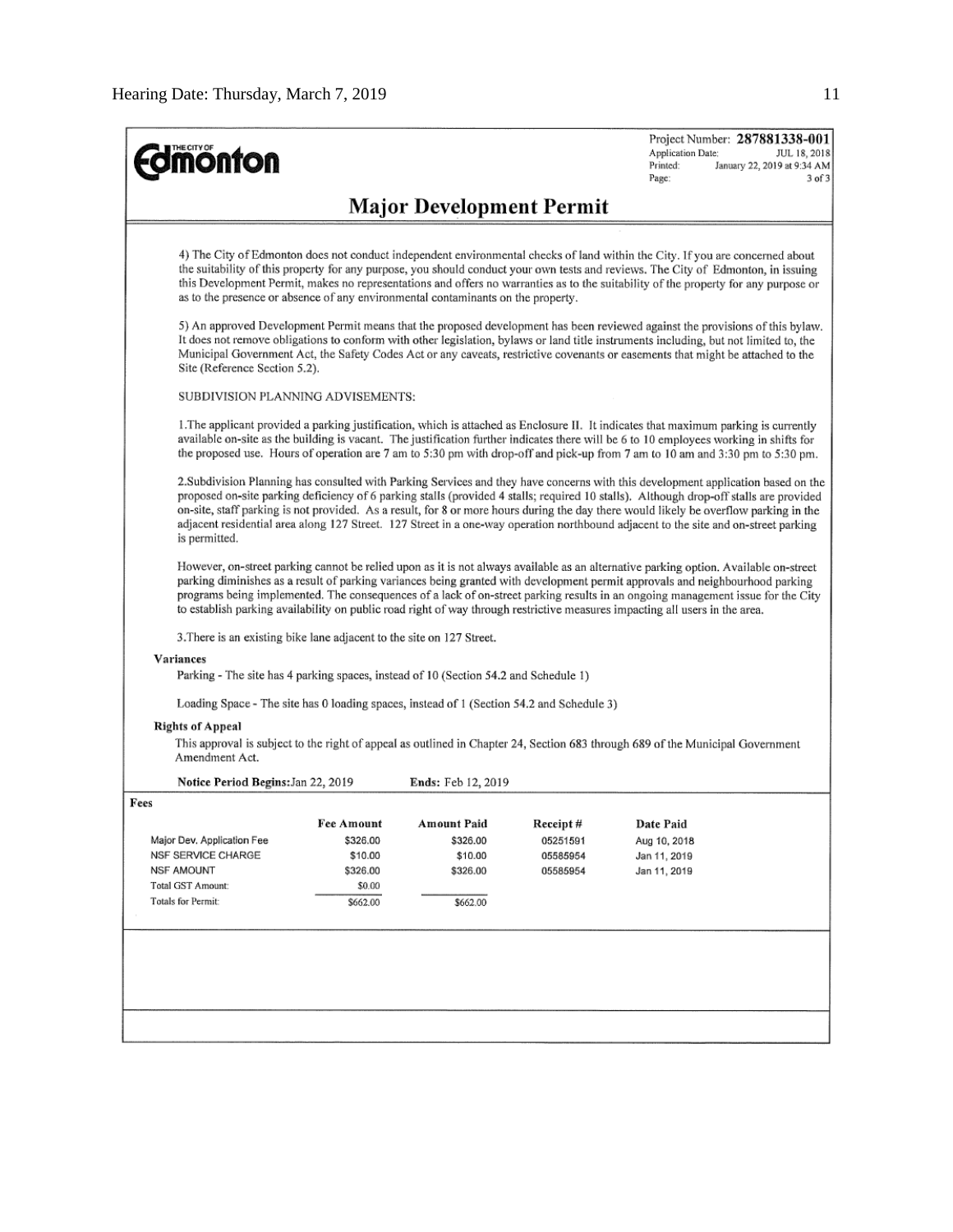

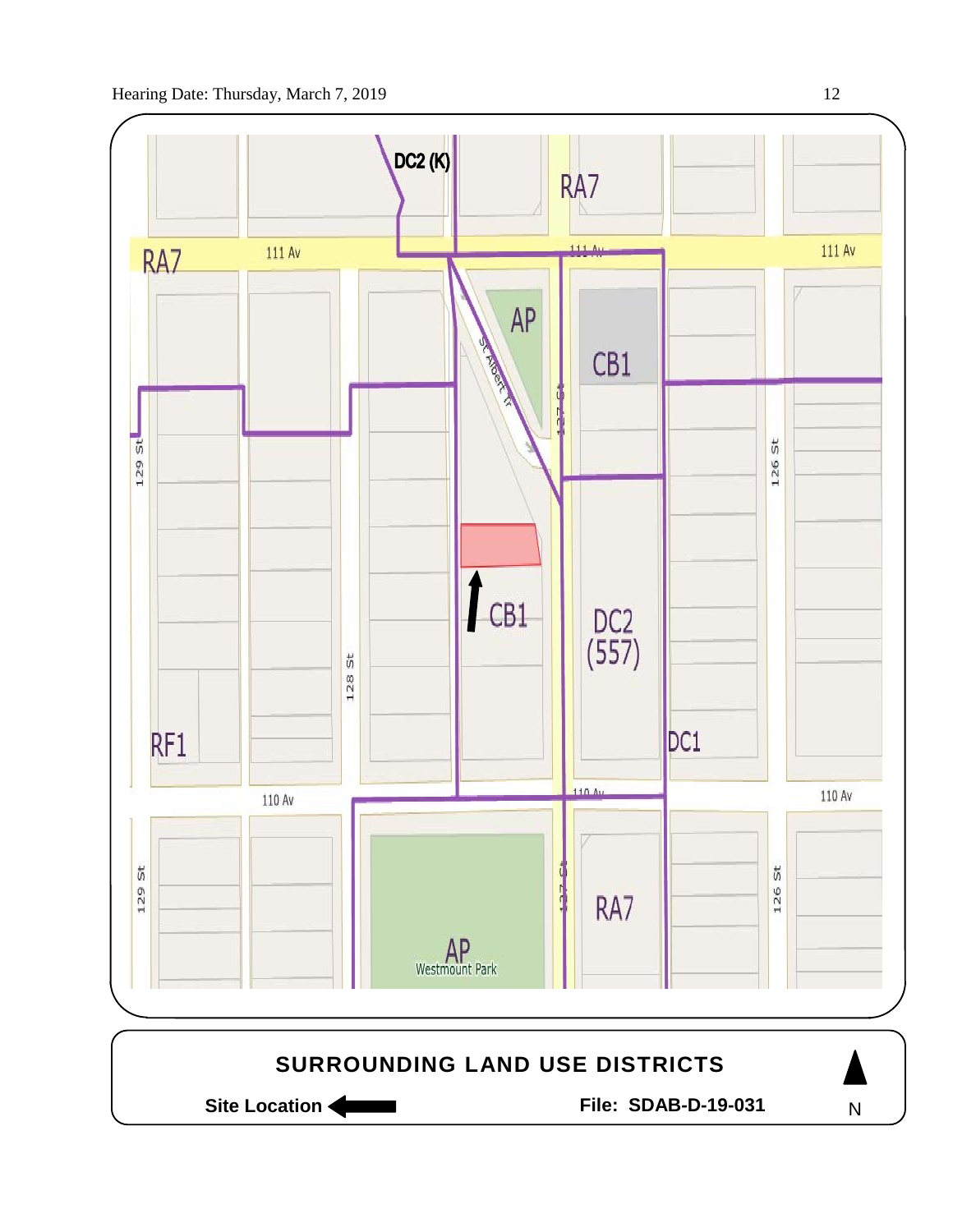#### AN APPEAL FROM THE DECISION OF THE DEVELOPMENT OFFICER

APPELLANT:

APPLICATION NO.: 188667407-012

APPLICATION TO: Continue to operate a Childcare Service with 30 children, and modify the hours of operation from a before and after school, to all day (Reference DP 188667407-007 and Subdivision and Development Appeal Board file 18867407-010)

| <b>DECISION OF THE</b><br>DEVELOPMENT AUTHORITY:     | Refused                                |
|------------------------------------------------------|----------------------------------------|
| <b>DECISION DATE:</b>                                | January 29, 2019                       |
| DATE OF APPEAL:                                      | January 30, 2019                       |
| <b>MUNICIPAL DESCRIPTION</b><br>OF SUBJECT PROPERTY: | 14804 - 78 Street NW                   |
| <b>LEGAL DESCRIPTION:</b>                            | Plan 6143NY Blk 23 Lot 9               |
| ZONE:                                                | (RF1) Single Detached Residential Zone |
| <b>OVERLAY:</b>                                      | Mature Neighbourhood Overlay           |
| <b>STATUTORY PLAN:</b>                               | N/A                                    |
|                                                      |                                        |

## *Grounds for Appeal*

The Appellant provided the following reasons for appealing the decision of the Development Authority:

The Development authority did not evaluate the impact of the application appropriately.

The proposed childcare changes will not create any incremental impact to the neighbourhood.

Any additional material will be submitted to the SDAB prior to the appeal hearing.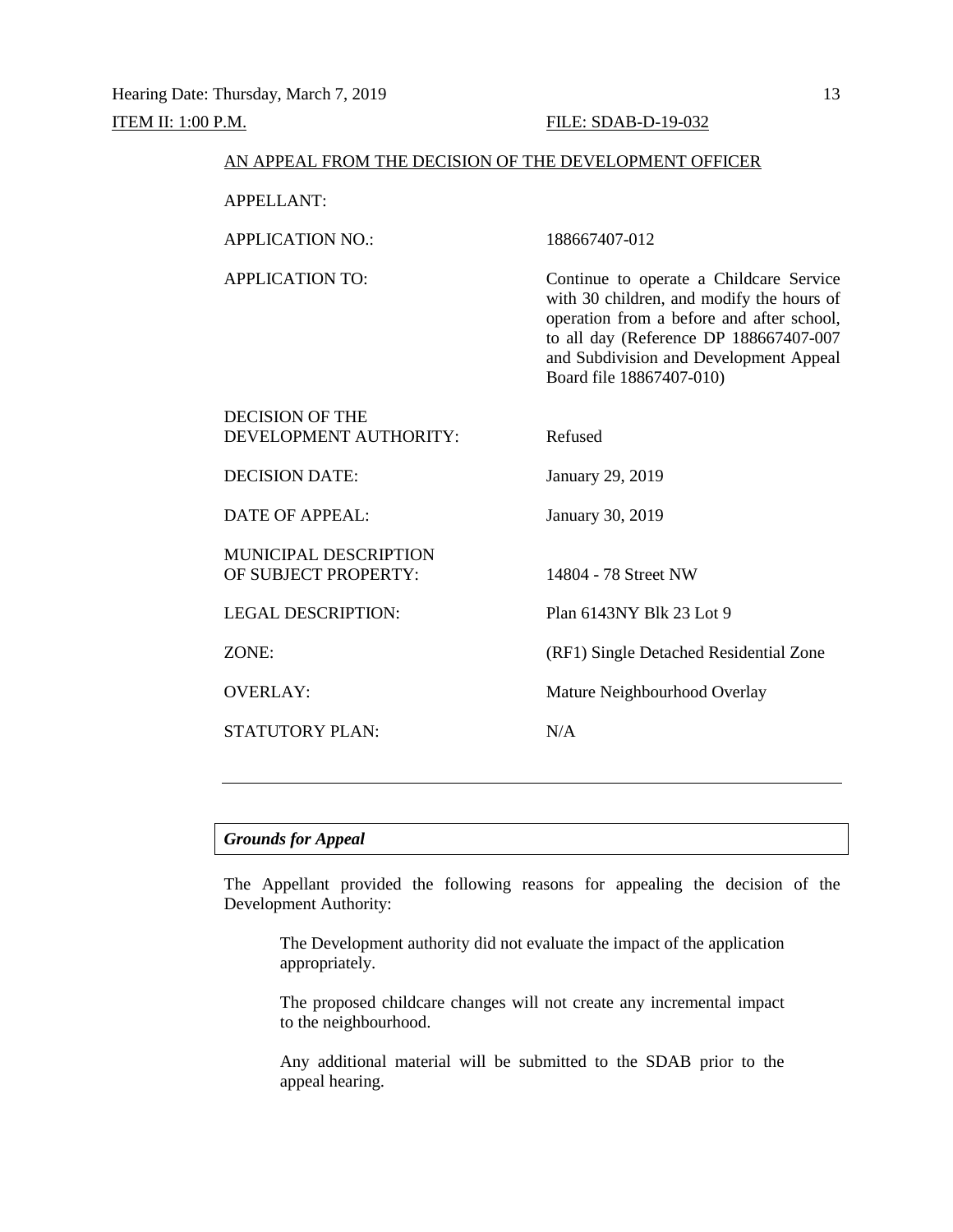#### *General Matters*

#### **Appeal Information:**

The *Municipal Government Act*, RSA 2000, c M-26 states the following:

#### **Grounds for Appeal**

**685(1)** If a development authority

- (a) fails or refuses to issue a development permit to a person,
- (b) issues a development permit subject to conditions, or
- (c) issues an order under section 645,

the person applying for the permit or affected by the order under section 645 may appeal to the subdivision and development appeal board.

#### **Appeals**

**686(1)** A development appeal to a subdivision and development appeal board is commenced by filing a notice of the appeal, containing reasons, with the board,

- (a) in the case of an appeal made by a person referred to in section 685(1)
	- (i) with respect to an application for a development permit,
		- (A) within 21 days after the date on which the written decision is given under section 642, […]

#### **Hearing and Decision**

**687(3)** In determining an appeal, the subdivision and development appeal board

…

- (a.1) must comply with the land use policies;
- (a.2) subject to section 638, must comply with any applicable statutory plans;
- (a.3) subject to clauses (a.4) and (d), must comply with any land use bylaw in effect;
- (a.4) must comply with the applicable requirements of the regulations under the Gaming, Liquor and Cannabis Act respecting the location of premises described in a cannabis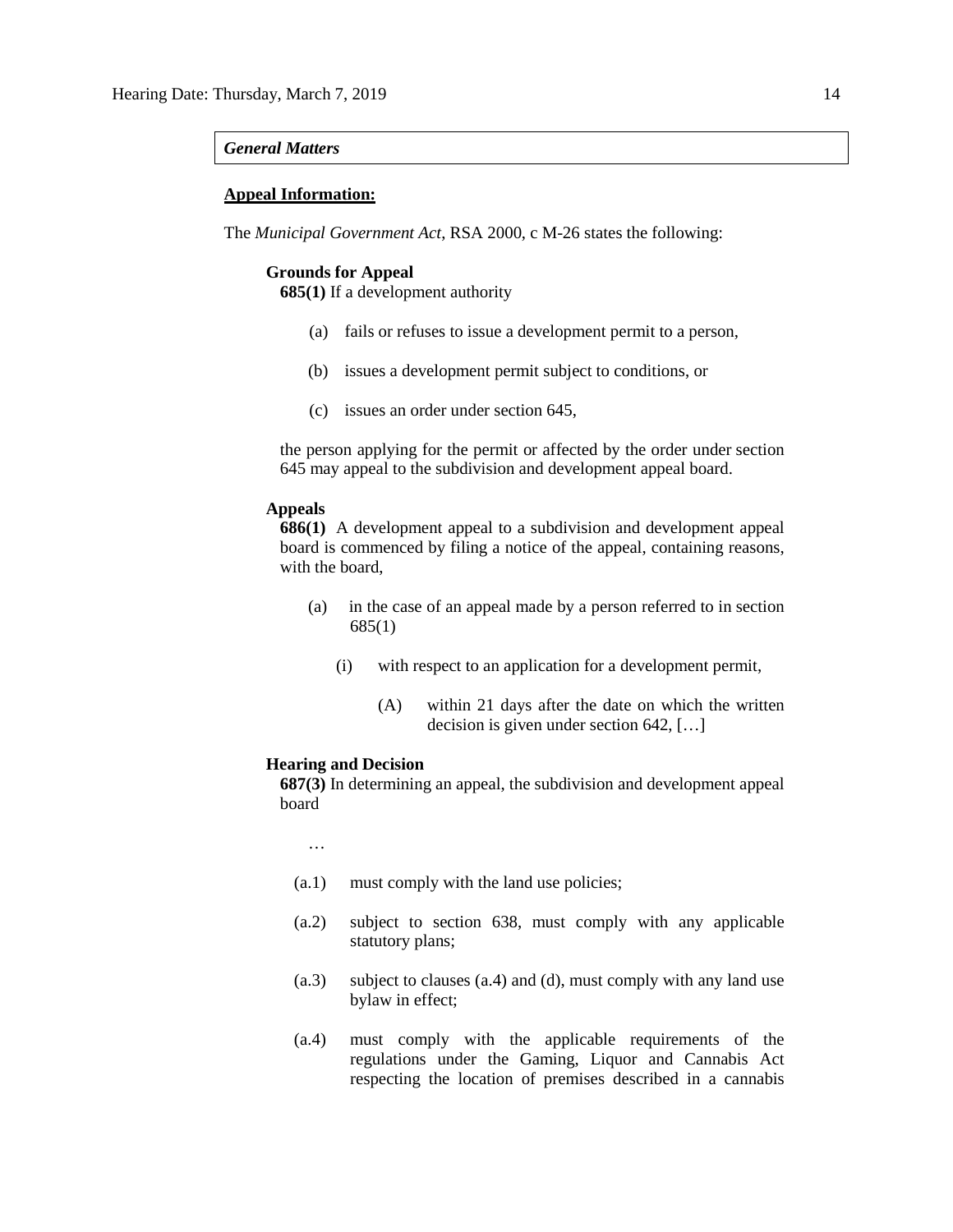licence and distances between those premises and other premises;

- …
- (c) may confirm, revoke or vary the order, decision or development permit or any condition attached to any of them or make or substitute an order, decision or permit of its own;
- (d) may make an order or decision or issue or confirm the issue of a development permit even though the proposed development does not comply with the land use bylaw if, in its opinion,
	- (i) the proposed development would not
		- (A) unduly interfere with the amenities of the neighbourhood, or
		- (B) materially interfere with or affect the use, enjoyment or value of neighbouring parcels of land,

and

(ii) the proposed development conforms with the use prescribed for that land or building in the land use bylaw.

#### **General Provisions from the** *Edmonton Zoning Bylaw:*

Under section 110.3(1), **Child Care Services** is a **Discretionary Use** in **(RF1) Single Detached Residential Zone**.

Under section 7.8(2), **Child Care Services** means:

a development intended to provide care, educational activities and supervision for groups of seven or more children under 13 years of age during the day or evening, but does not generally include overnight accommodation. This Use typically includes daycare centres; out-ofschool care centres; preschools; and dayhomes/group family care providing child care to seven or more children within the care provider's residence.

Section 110.1 states that the **General Purpose** of the **(RF1) Single Detached Residential Zone** is:

to provide for Single Detached Housing while allowing other forms of small scale housing in the form of Secondary Suites, Garden Suites, Semi-detached Housing and Duplex Housing.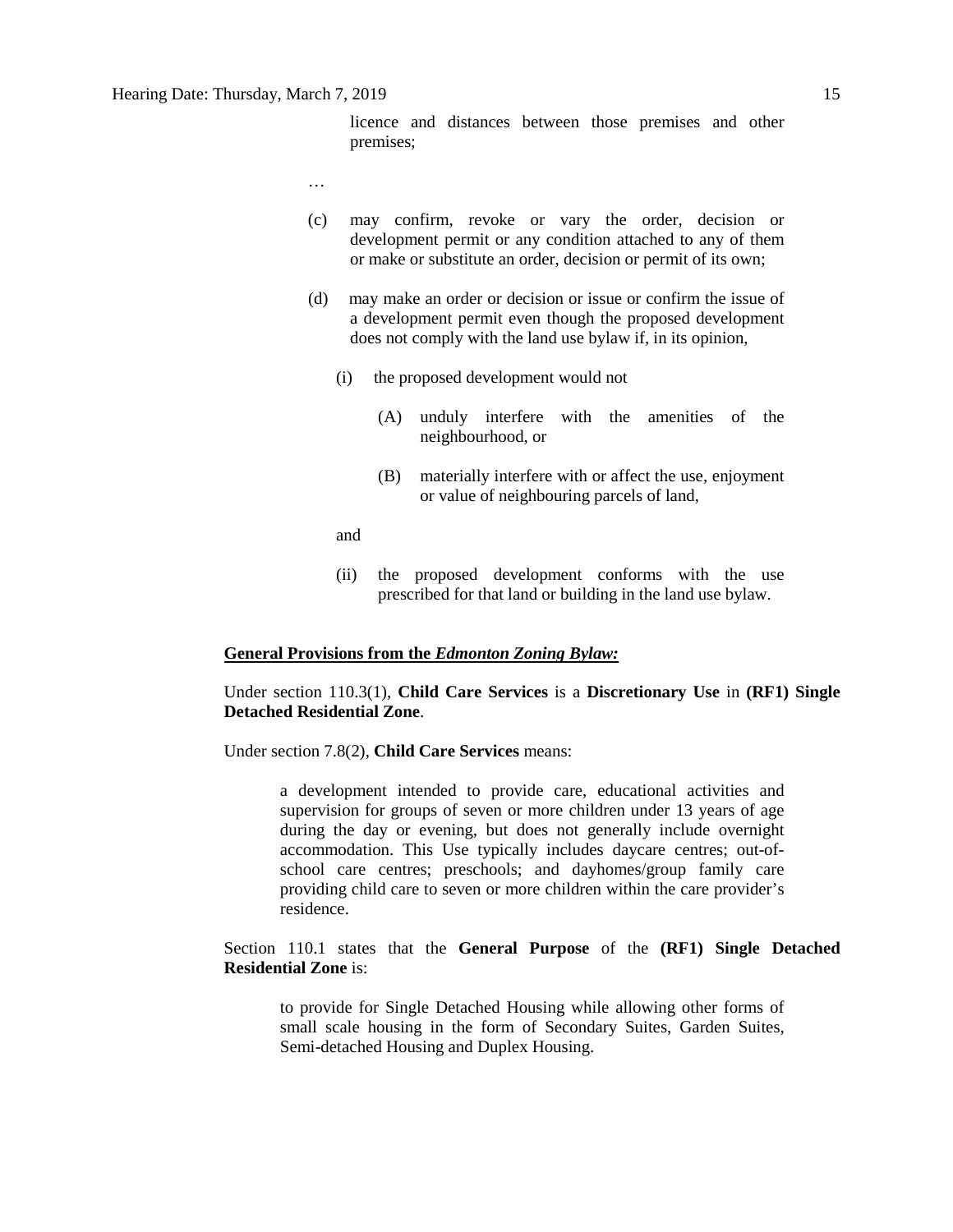Section 814.1 states that the **General Purpose** of the **Mature Neighbourhood Overlay** is:

to regulate residential development in Edmonton's mature residential neighbourhoods, while responding to the context of surrounding development, maintaining the pedestrian-oriented design of the streetscape, and to provide an opportunity for consultation by gathering input from affected parties on the impact of a proposed variance to the Overlay regulations.

#### *Discretionary Use*

#### **Development Officer's Determination**

**1. Child Care Services is a Discretionary Use in the RF1 Zone. (Reference Section 110.3.1 & 11.1.e). The purpose of this Zone is to provide for Single Detached Housing while allowing other forms of small scale housing in the form of Secondary Suites, Semi-detached Housing and Duplex Housing under certain conditions (reference Section 110.1).** 

**In the opinion of the Development Officer, the conversion of a Single Detached house to a Child Care Service with 30 children proposed is excessive, and not in keeping with the general purpose of the RF1 Zone. Notwithstanding the Subdivision and Development Appeal Board decision on July 7/ 2016 (File #SDAB-D-16-133, File#SDAB-D-08-032), it is the opinion of the Development Officer that the proposed development will still adversely impact adjacent development, materially interfere with or affect the use, enjoyment or value of neighbouring properties.** [unedited]

#### *Conditions*

**Development Officer's Determination**

**2. This application does not comply with existing conditions put in place by the Subdivision & Development Appeal Board (SDAB), SDAB-D-18-032, February 26, 2018.** 

**The request for all day care, is contrary to the SDAB approval regarding age of children and care only being offered Before and After School.** [unedited]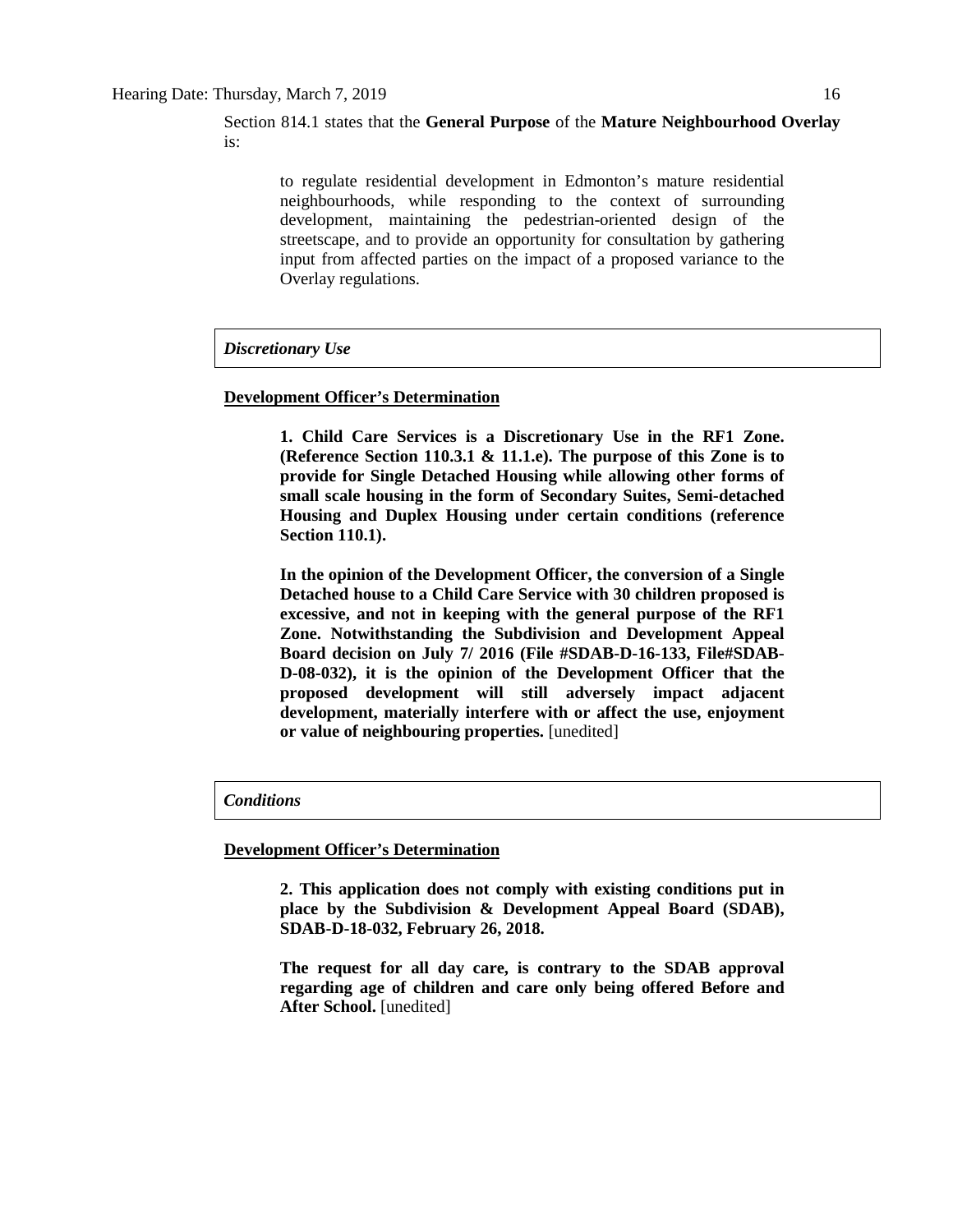| <b>Application Number</b> | <b>Description</b>                                                                                               | <b>Decision</b>                                                                                                                                                                                                                                                           |  |  |
|---------------------------|------------------------------------------------------------------------------------------------------------------|---------------------------------------------------------------------------------------------------------------------------------------------------------------------------------------------------------------------------------------------------------------------------|--|--|
| SDAB-D-18-032             | To increase the number of<br>children in an existing<br>Child Care Service (23 to<br>30 Children). (Tots 2 Kids) | February 26, 2018; The appeal<br>ALLOWED<br>is<br>and<br>the<br>decision of the Development<br>Authority is REVOKED.                                                                                                                                                      |  |  |
|                           |                                                                                                                  | The<br>development<br><sup>is</sup><br>GRANTED as applied for to<br>the Development Authority,<br>subject to the<br>following<br><b>CONDITIONS:</b>                                                                                                                       |  |  |
|                           |                                                                                                                  | The children<br>be<br>1.<br>must<br>elementary<br>school-aged<br>children, from kindergarten to<br>grade six.                                                                                                                                                             |  |  |
|                           |                                                                                                                  | 2. The business shall be run as<br>before/after-school<br>a<br>care<br>service only.                                                                                                                                                                                      |  |  |
|                           |                                                                                                                  | 3. The hours of operation shall<br>be from 7:00 a.m. to 6:30<br>p.m., Monday to Friday.                                                                                                                                                                                   |  |  |
|                           |                                                                                                                  | 4. The outdoor place space<br>shall be fenced on all sides<br>all gates<br>and<br>shall<br>be<br>selflatching.<br>(Reference<br>Section 80.3.a)                                                                                                                           |  |  |
|                           |                                                                                                                  | 5. All outdoor trash collection<br>shall be located and<br>areas<br>screened to the satisfaction<br>of the Development Officer in<br>accordance with Sections 55.4<br>& 5.                                                                                                |  |  |
|                           |                                                                                                                  | 6. Any outdoor lighting for<br>any development shall be<br>located and arranged so that<br>no direct rays of light are<br>directed<br>at any adjoining<br>properties, or interfere with<br>the effectiveness of any traffic<br>control devices. (Reference<br>Section 51) |  |  |

*Previous Subdivision and Development Appeal Board Decisions*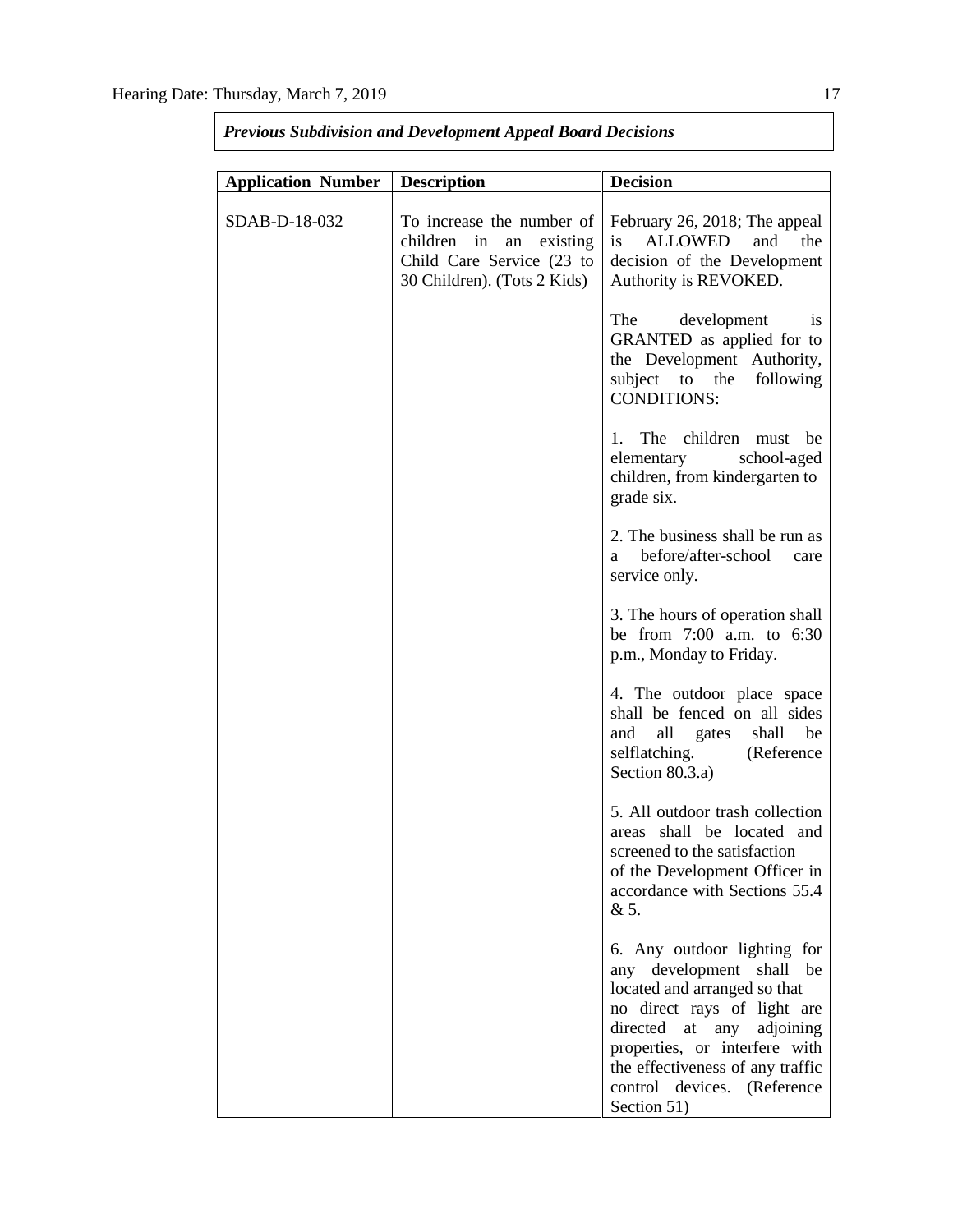|               |                                                                                                                            | 7. All required parking and<br>loading facilities shall only be<br>used for the purpose of<br>accommodating the vehicles<br>clients,<br>of<br>customers,<br>employees,<br>members,<br>residents<br>visitors<br><sub>or</sub><br>in<br>connection with the building<br>or Use for which the parking<br>and loading facilities<br>are<br>provided, and the parking and<br>loading facilities shall not be<br>used for driveways, access or<br>commercial<br>egress,<br>repair<br>work, display, sale or<br>storage of goods of any kind.<br>Reference Section (54.1.1.c)<br>SDAB-D-18-032 7 February<br>26, 2018<br>The off-street parking,<br>8.<br>loading<br>unloading<br>and<br><i>(including)</i><br>aisles<br>or<br>driveways)<br>shall<br>be<br>hardsurfaced, curbed, drained<br>and maintained in accordance<br>with Section 54.6. |
|---------------|----------------------------------------------------------------------------------------------------------------------------|------------------------------------------------------------------------------------------------------------------------------------------------------------------------------------------------------------------------------------------------------------------------------------------------------------------------------------------------------------------------------------------------------------------------------------------------------------------------------------------------------------------------------------------------------------------------------------------------------------------------------------------------------------------------------------------------------------------------------------------------------------------------------------------------------------------------------------------|
| SDAB-D-16-133 | To change the use of a<br>Single Detached House to a<br>Child Care Service and to<br>interior<br>construct<br>alterations. | July 7, 2016;<br>The appeal is ALLOWED and<br>decision<br>of<br>the<br>the<br>Development Authority is<br>REVOKED.<br>The<br>development<br><sub>is</sub><br>GRANTED, subject to<br>the<br>following CONDITIONS:<br>1) The development shall have<br>no more than 23 children.<br>The children must<br>2)<br>be<br>elementary<br>school-aged<br>children, from kindergarten to<br>grade six.<br>3) The business shall be run as                                                                                                                                                                                                                                                                                                                                                                                                          |
|               |                                                                                                                            | before/after-school<br>a<br>care<br>service only.                                                                                                                                                                                                                                                                                                                                                                                                                                                                                                                                                                                                                                                                                                                                                                                        |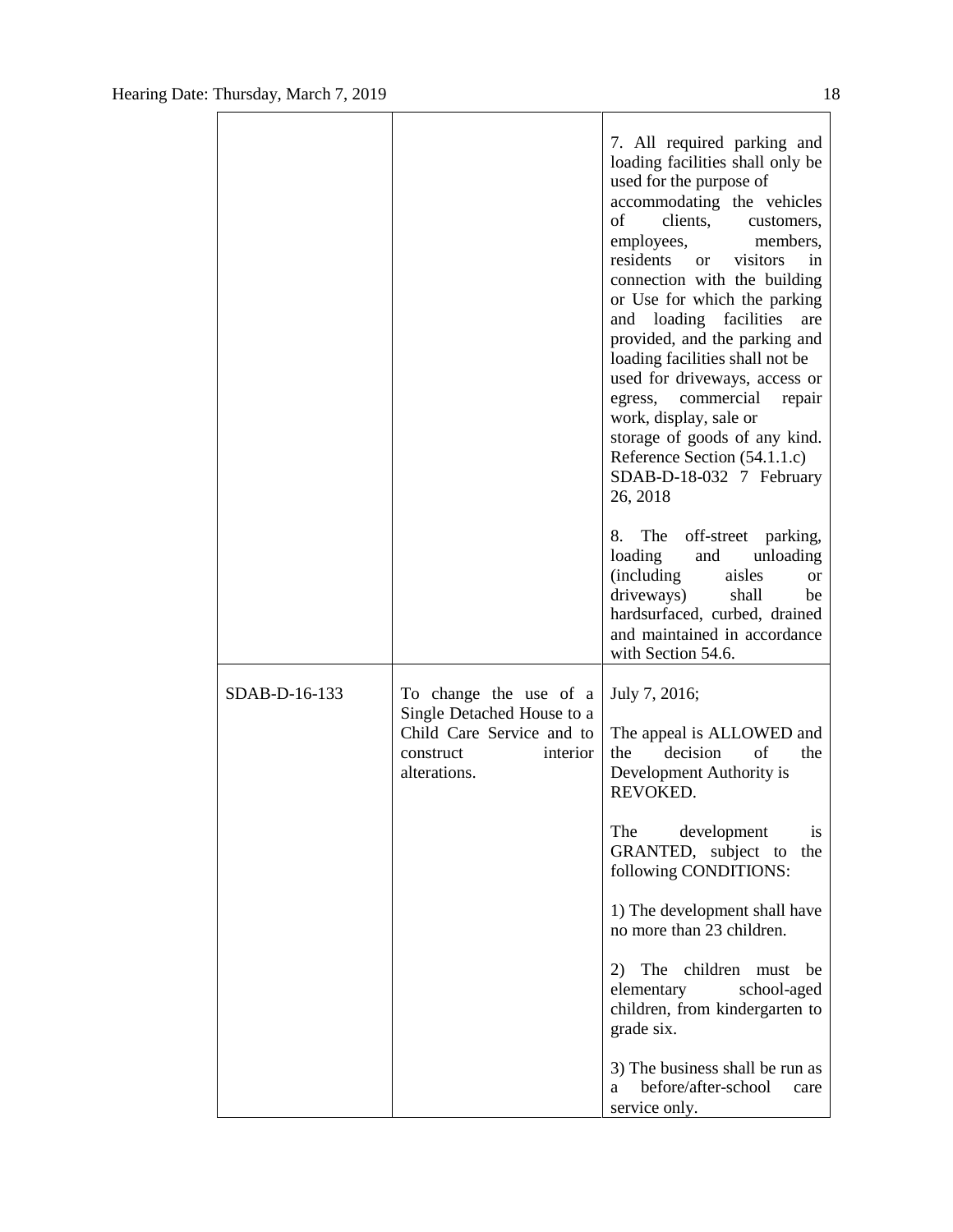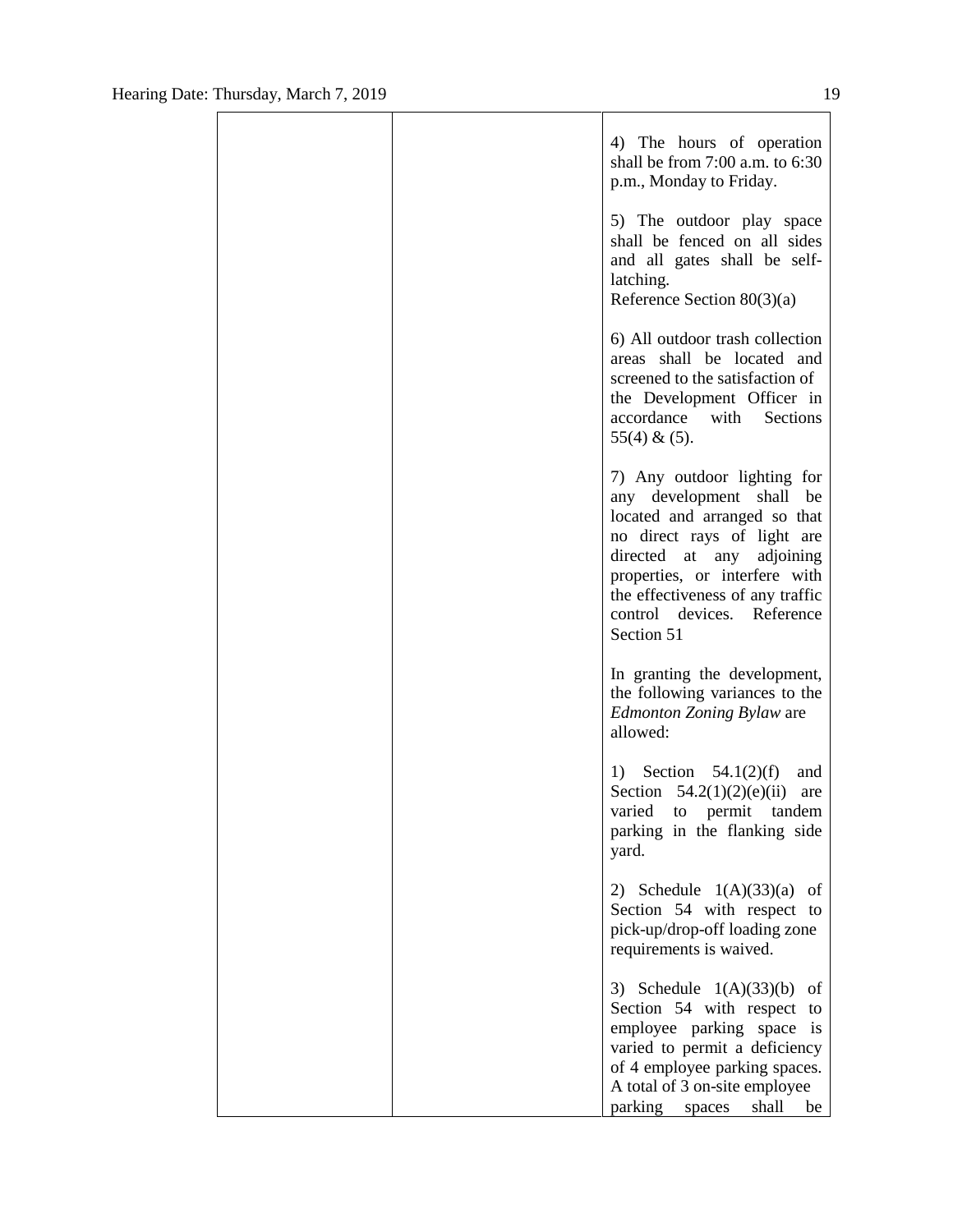|  | permitted.                                                                          |
|--|-------------------------------------------------------------------------------------|
|  | 4) Schedule $2(1)$ of Section<br>54.3 with respect to Bicycle<br>Parking is waived. |
|  | 5) Schedule $3(2)$ of Section<br>54.4 with respect to Loading<br>Space is waived.   |

# Notice to Applicant/Appellant

Provincial legislation requires that the Subdivision and Development Appeal Board issue its official decision in writing within fifteen days of the conclusion of the hearing.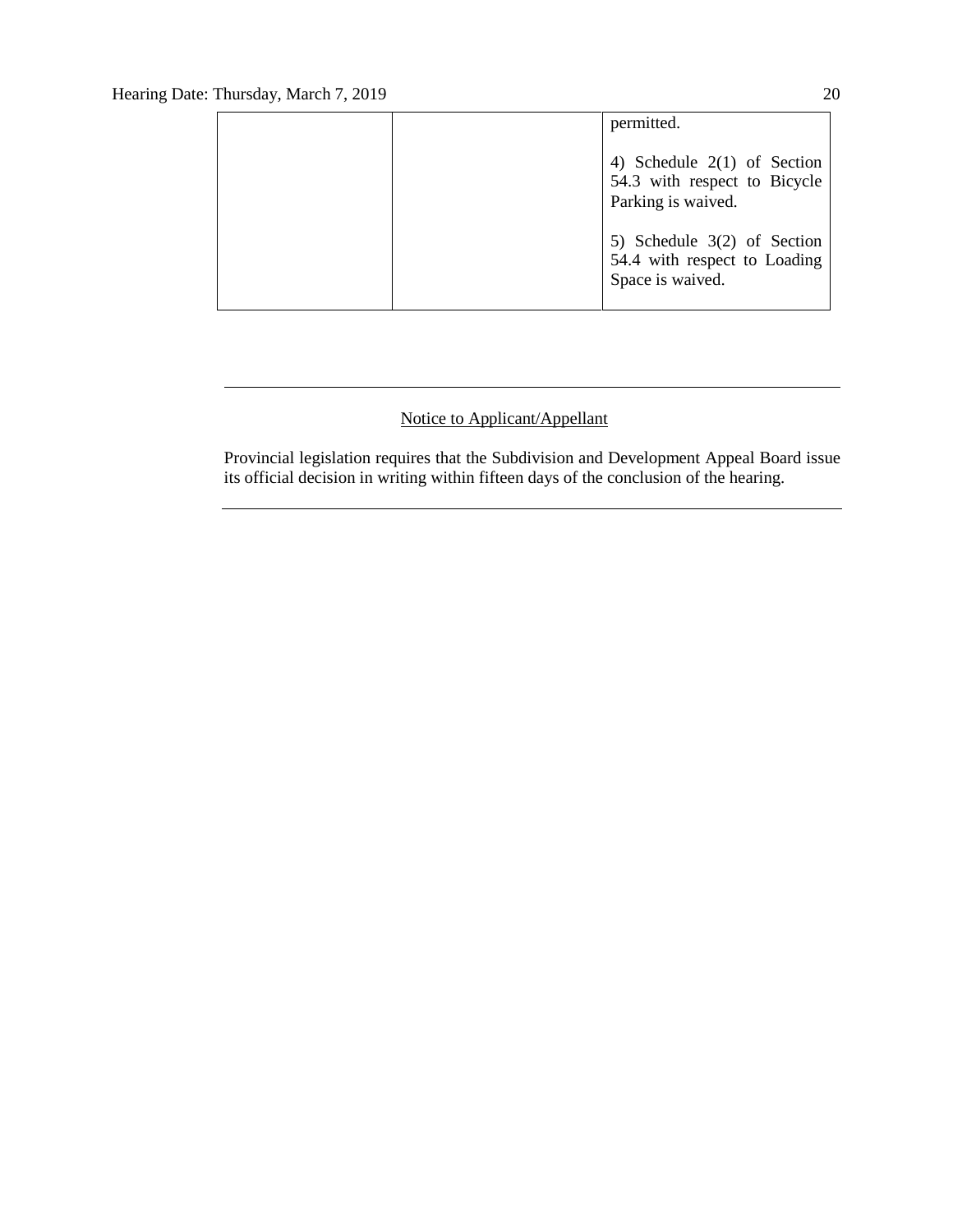| <b>Inchronom</b>                                                                                                                                                                                                                                                                                                                                                                                                                                                                                                                                                                       | Project Number: 188667407-012<br><b>Application Date:</b><br>DEC 13, 2018                                                                                                                                                                                           |  |  |  |  |  |
|----------------------------------------------------------------------------------------------------------------------------------------------------------------------------------------------------------------------------------------------------------------------------------------------------------------------------------------------------------------------------------------------------------------------------------------------------------------------------------------------------------------------------------------------------------------------------------------|---------------------------------------------------------------------------------------------------------------------------------------------------------------------------------------------------------------------------------------------------------------------|--|--|--|--|--|
| <b>Application for</b>                                                                                                                                                                                                                                                                                                                                                                                                                                                                                                                                                                 | Printed:<br>January 30, 2019 at 2:57 PM<br>Page:<br>1 of 2                                                                                                                                                                                                          |  |  |  |  |  |
|                                                                                                                                                                                                                                                                                                                                                                                                                                                                                                                                                                                        |                                                                                                                                                                                                                                                                     |  |  |  |  |  |
|                                                                                                                                                                                                                                                                                                                                                                                                                                                                                                                                                                                        | <b>Major Development Permit</b>                                                                                                                                                                                                                                     |  |  |  |  |  |
| This document is a Development Permit Decision for the development application described below.                                                                                                                                                                                                                                                                                                                                                                                                                                                                                        |                                                                                                                                                                                                                                                                     |  |  |  |  |  |
| Applicant<br>Property Address(es) and Legal Description(s)<br>14804 - 78 STREET NW                                                                                                                                                                                                                                                                                                                                                                                                                                                                                                     |                                                                                                                                                                                                                                                                     |  |  |  |  |  |
| Plan 6143NY Blk 23 Lot 9                                                                                                                                                                                                                                                                                                                                                                                                                                                                                                                                                               |                                                                                                                                                                                                                                                                     |  |  |  |  |  |
|                                                                                                                                                                                                                                                                                                                                                                                                                                                                                                                                                                                        | <b>Specific Address(es)</b>                                                                                                                                                                                                                                         |  |  |  |  |  |
|                                                                                                                                                                                                                                                                                                                                                                                                                                                                                                                                                                                        | Suite:<br>14804 - 78 STREET NW                                                                                                                                                                                                                                      |  |  |  |  |  |
|                                                                                                                                                                                                                                                                                                                                                                                                                                                                                                                                                                                        | Entryway: 14804 - 78 STREET NW                                                                                                                                                                                                                                      |  |  |  |  |  |
|                                                                                                                                                                                                                                                                                                                                                                                                                                                                                                                                                                                        | Building: 14804 - 78 STREET NW                                                                                                                                                                                                                                      |  |  |  |  |  |
| <b>Scope of Application</b>                                                                                                                                                                                                                                                                                                                                                                                                                                                                                                                                                            |                                                                                                                                                                                                                                                                     |  |  |  |  |  |
| day (Reference DP 188667407-007 and Subdivision and Development Appeal Board file 18867407-010).                                                                                                                                                                                                                                                                                                                                                                                                                                                                                       | To continue to operate a Childcare Service with 30 children, and modify the hours of operation from a before and after school, to all                                                                                                                               |  |  |  |  |  |
| <b>Permit Details</b>                                                                                                                                                                                                                                                                                                                                                                                                                                                                                                                                                                  |                                                                                                                                                                                                                                                                     |  |  |  |  |  |
| Class of Permit:                                                                                                                                                                                                                                                                                                                                                                                                                                                                                                                                                                       | <b>Contact Person:</b>                                                                                                                                                                                                                                              |  |  |  |  |  |
| Gross Floor Area (sq.m.):                                                                                                                                                                                                                                                                                                                                                                                                                                                                                                                                                              | Lot Grading Needed?: N                                                                                                                                                                                                                                              |  |  |  |  |  |
| New Sewer Service Required: N                                                                                                                                                                                                                                                                                                                                                                                                                                                                                                                                                          | NumberOfMainFloorDwellings:                                                                                                                                                                                                                                         |  |  |  |  |  |
| Site Area (sq. m.):                                                                                                                                                                                                                                                                                                                                                                                                                                                                                                                                                                    | Stat. Plan Overlay/Annex Area: Mature Neighbourhood<br>Overlay                                                                                                                                                                                                      |  |  |  |  |  |
| I/We certify that the above noted details are correct.                                                                                                                                                                                                                                                                                                                                                                                                                                                                                                                                 |                                                                                                                                                                                                                                                                     |  |  |  |  |  |
| Applicant signature:                                                                                                                                                                                                                                                                                                                                                                                                                                                                                                                                                                   |                                                                                                                                                                                                                                                                     |  |  |  |  |  |
| <b>Development Application Decision</b>                                                                                                                                                                                                                                                                                                                                                                                                                                                                                                                                                |                                                                                                                                                                                                                                                                     |  |  |  |  |  |
| Refused                                                                                                                                                                                                                                                                                                                                                                                                                                                                                                                                                                                |                                                                                                                                                                                                                                                                     |  |  |  |  |  |
| Issue Date: Jan 29, 2019 Development Authority: MORAN, MICHLYN                                                                                                                                                                                                                                                                                                                                                                                                                                                                                                                         |                                                                                                                                                                                                                                                                     |  |  |  |  |  |
| <b>Reason for Refusal</b>                                                                                                                                                                                                                                                                                                                                                                                                                                                                                                                                                              |                                                                                                                                                                                                                                                                     |  |  |  |  |  |
| detached Housing and Duplex Housing under certain conditions (reference Section 110.1).                                                                                                                                                                                                                                                                                                                                                                                                                                                                                                | 1. Child Care Services is a Discretionary Use in the RF1 Zone. (Reference Section 110.3.1 & 11.1.e). The purpose of this Zone is to<br>provide for Single Detached Housing while allowing other forms of small scale housing in the form of Secondary Suites, Semi- |  |  |  |  |  |
| In the opinion of the Development Officer, the conversion of a Single Detached house to a Child Care Service with 30 children<br>proposed is excessive, and not in keeping with the general purpose of the RF1 Zone. Notwithstanding the Subdivision and<br>Development Appeal Board decision on July 7/2016 (File #SDAB-D-16-133, File#SDAB-D-08-032), it is the opinion of the<br>Development Officer that the proposed development will still adversely impact adjacent development, materially interfere with or<br>affect the use, enjoyment or value of neighbouring properties. |                                                                                                                                                                                                                                                                     |  |  |  |  |  |
| SDAB-D-18-032, February 26, 2018.                                                                                                                                                                                                                                                                                                                                                                                                                                                                                                                                                      | 2. This application does not comply with existing conditions put in place by the Subdivision & Development Appeal Board (SDAB)                                                                                                                                      |  |  |  |  |  |
| The request for all day care, is contrary to the SDAB approval regarding age of children and care only being offered Before and<br>After School.                                                                                                                                                                                                                                                                                                                                                                                                                                       |                                                                                                                                                                                                                                                                     |  |  |  |  |  |
| <b>Rights of Appeal</b>                                                                                                                                                                                                                                                                                                                                                                                                                                                                                                                                                                |                                                                                                                                                                                                                                                                     |  |  |  |  |  |
| The Applicant has the right of appeal within 21 days after the date on which the decision is made, as outlined in Section 683<br>through 689 of the Municipal Government Act.                                                                                                                                                                                                                                                                                                                                                                                                          |                                                                                                                                                                                                                                                                     |  |  |  |  |  |
| THIS IS NOT A PERMIT                                                                                                                                                                                                                                                                                                                                                                                                                                                                                                                                                                   |                                                                                                                                                                                                                                                                     |  |  |  |  |  |
|                                                                                                                                                                                                                                                                                                                                                                                                                                                                                                                                                                                        |                                                                                                                                                                                                                                                                     |  |  |  |  |  |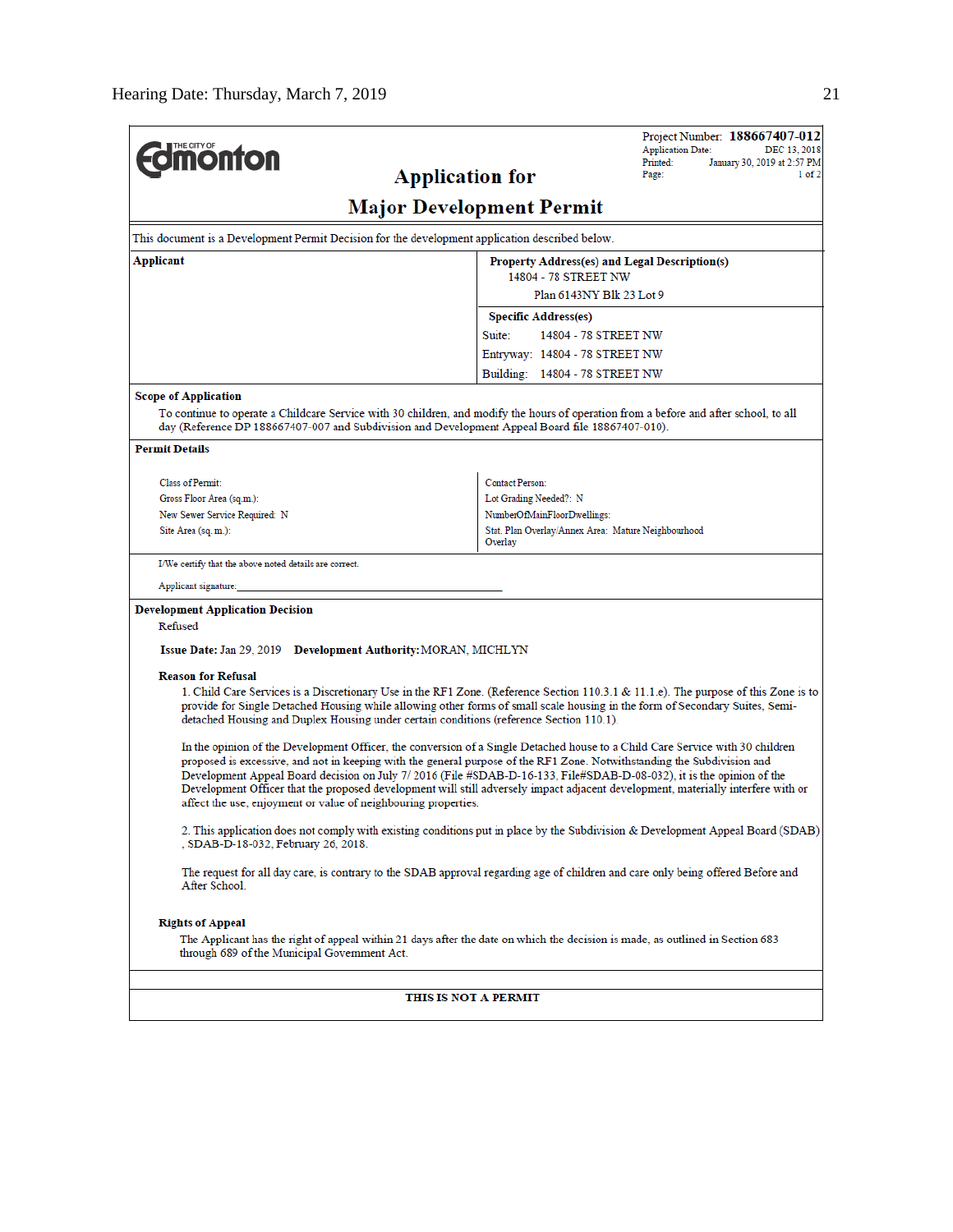| <b>Edimonton</b>           | <b>Application for</b><br><b>Major Development Permit</b> |                      |          | Project Number: 188667407-012<br><b>Application Date:</b><br>DEC 13, 2018<br>Printed:<br>January 30, 2019 at 2:57 PM<br>$2$ of $2$<br>Page: |  |
|----------------------------|-----------------------------------------------------------|----------------------|----------|---------------------------------------------------------------------------------------------------------------------------------------------|--|
|                            |                                                           |                      |          |                                                                                                                                             |  |
| Fees                       |                                                           |                      |          |                                                                                                                                             |  |
|                            | <b>Fee Amount</b>                                         | <b>Amount Paid</b>   | Receipt# | <b>Date Paid</b>                                                                                                                            |  |
| Major Dev. Application Fee | \$326.00                                                  | \$326.00             | 05531429 | Dec 13, 2018                                                                                                                                |  |
| <b>Total GST Amount:</b>   | \$0.00                                                    |                      |          |                                                                                                                                             |  |
| <b>Totals for Permit:</b>  | \$326.00                                                  | \$326.00             |          |                                                                                                                                             |  |
|                            |                                                           |                      |          |                                                                                                                                             |  |
|                            |                                                           |                      |          |                                                                                                                                             |  |
|                            |                                                           |                      |          |                                                                                                                                             |  |
|                            |                                                           |                      |          |                                                                                                                                             |  |
|                            |                                                           |                      |          |                                                                                                                                             |  |
|                            |                                                           |                      |          |                                                                                                                                             |  |
|                            |                                                           |                      |          |                                                                                                                                             |  |
|                            |                                                           |                      |          |                                                                                                                                             |  |
|                            |                                                           |                      |          |                                                                                                                                             |  |
|                            |                                                           |                      |          |                                                                                                                                             |  |
|                            |                                                           |                      |          |                                                                                                                                             |  |
|                            |                                                           |                      |          |                                                                                                                                             |  |
|                            |                                                           |                      |          |                                                                                                                                             |  |
|                            |                                                           |                      |          |                                                                                                                                             |  |
|                            |                                                           |                      |          |                                                                                                                                             |  |
|                            |                                                           |                      |          |                                                                                                                                             |  |
|                            |                                                           |                      |          |                                                                                                                                             |  |
|                            |                                                           |                      |          |                                                                                                                                             |  |
|                            |                                                           |                      |          |                                                                                                                                             |  |
|                            |                                                           |                      |          |                                                                                                                                             |  |
|                            |                                                           | THIS IS NOT A PERMIT |          |                                                                                                                                             |  |
|                            |                                                           |                      |          |                                                                                                                                             |  |